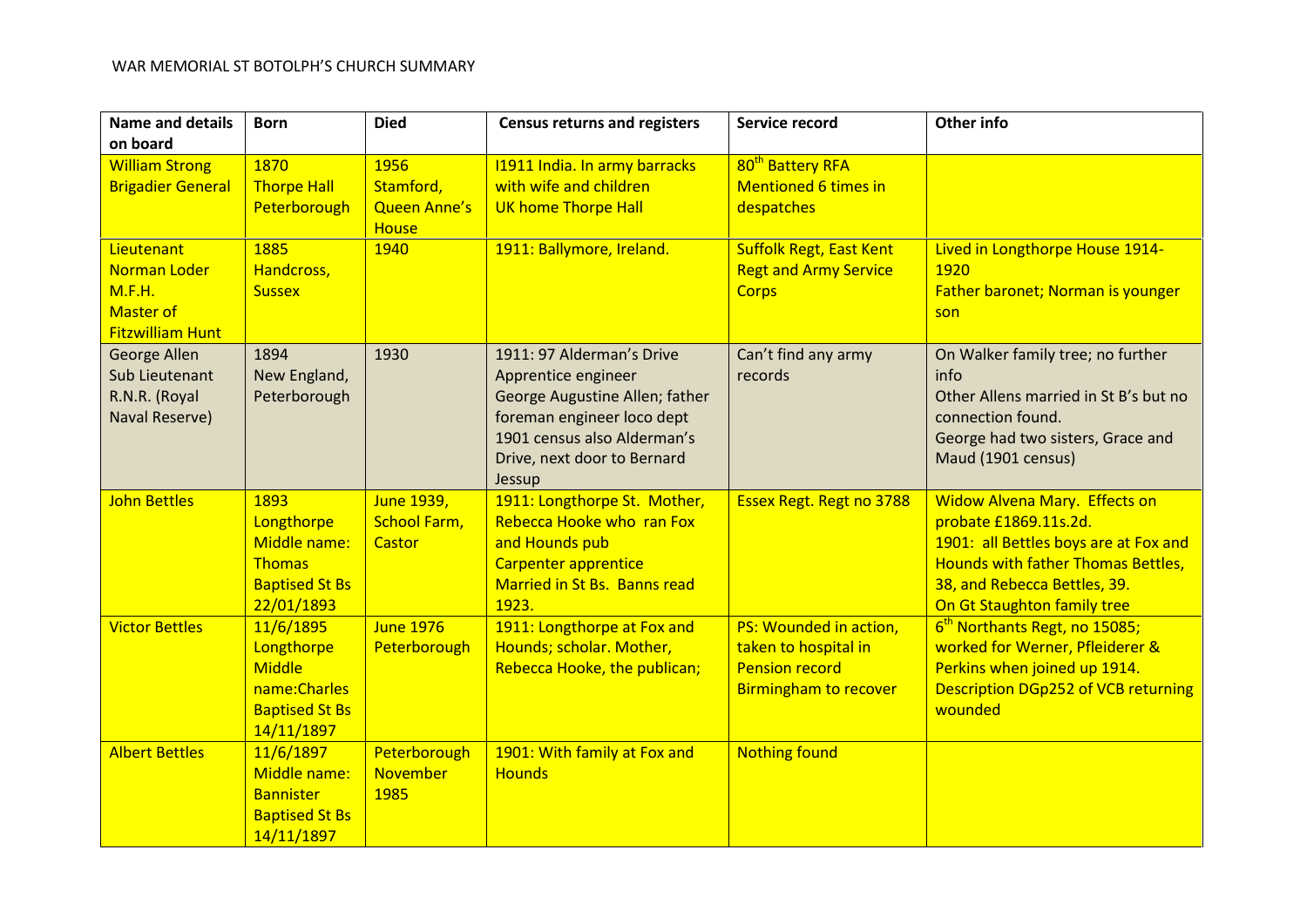| <b>George Bettles</b><br><b>Prisoner of War at</b><br>Limburgh    | 17/12/1893<br><b>Baptised St Bs.</b><br><b>George James</b><br>29/04/1894 | 3/8/1975; 220<br><b>Oundle Road,</b><br>Woodston   | 1901: With family at Fox and<br><b>Hounds</b>                                                                                                                                                                      | Essex Regt? 14733 and<br>43465                                                                                                                                                          | Also one of Rebecca Hooke's sons.<br>Pictures of Fox and Hounds 1903 in<br>Longthorpe Remembered P18 & p22                        |
|-------------------------------------------------------------------|---------------------------------------------------------------------------|----------------------------------------------------|--------------------------------------------------------------------------------------------------------------------------------------------------------------------------------------------------------------------|-----------------------------------------------------------------------------------------------------------------------------------------------------------------------------------------|-----------------------------------------------------------------------------------------------------------------------------------|
| John Bird                                                         | 1895<br>Peterborough<br>First name:<br>Horace                             | 1968<br>Peterborough                               | 1911: 55 Bedford Street<br>Apprentice motor trimming<br>1901: Hampden Road                                                                                                                                         |                                                                                                                                                                                         | 5 <sup>th</sup> Northants Regt private 9978.<br>James William Bird at St Johns Street                                             |
| <b>Charles Baker</b>                                              | Age unknown<br>1880?                                                      | 28/10/1916<br>Somme,<br>France<br>Killed in action | 1911 cannot find<br>1901: Newark Cottages,<br>Gladstone Street; he is plumber,<br>decorator; father Henry railway<br>quard; mother Emily all family<br>born in Peterborough. Others in<br>road all railway workers | Killed in action on<br>Somme.<br>Lance Corporal 6 <sup>th</sup><br>Northants Regt.<br>Service No.14274<br>On Peterborough Roll of<br>Honour.<br>No other memorial to him<br>in $St B's$ | Commemorated on Thiepval<br>monument, panels 11a/11d<br>No known grave<br>No next of kin (DG) PS: 142<br><b>Wellington Street</b> |
| <b>Gerald Bowers</b>                                              | 1889<br>Peterborough                                                      | 1967<br>Peterborough                               | 1901: with parents in<br>Woodston. Father brickyard<br>labour                                                                                                                                                      | Signed up 1915; in<br>workhouse Thorpe Road                                                                                                                                             | <b>Married Olive Hannah 1918</b>                                                                                                  |
| <b>Arthur Boyce</b><br>Wounded in<br>Action.<br><b>Discharged</b> | 1887<br>Peterborough<br><b>Arthur James</b>                               | 1958 in<br>Bognor Regis,<br><b>Sussex</b>          | 1911: Boarding in King's Lynn,<br>railway clerk. 1889 census in 12<br><b>Huntly Grove</b><br>1901: 189 Eastfield Road.                                                                                             |                                                                                                                                                                                         | Baptised St Bs 15/03/1907<br>Father Arthur clerk; mother Agnes<br>Lydia<br>On Boyce Fawcett family tree                           |
| <b>Frederick Chilcott</b>                                         | 1894?<br>Cannot find<br>anywhere,<br>except war<br>medals                 | 1955 in rugby?                                     |                                                                                                                                                                                                                    | Private In Northants Regt<br>Gained victory, British<br>War and 1915 star<br>medals<br>Reg no 14529; served in<br>France                                                                |                                                                                                                                   |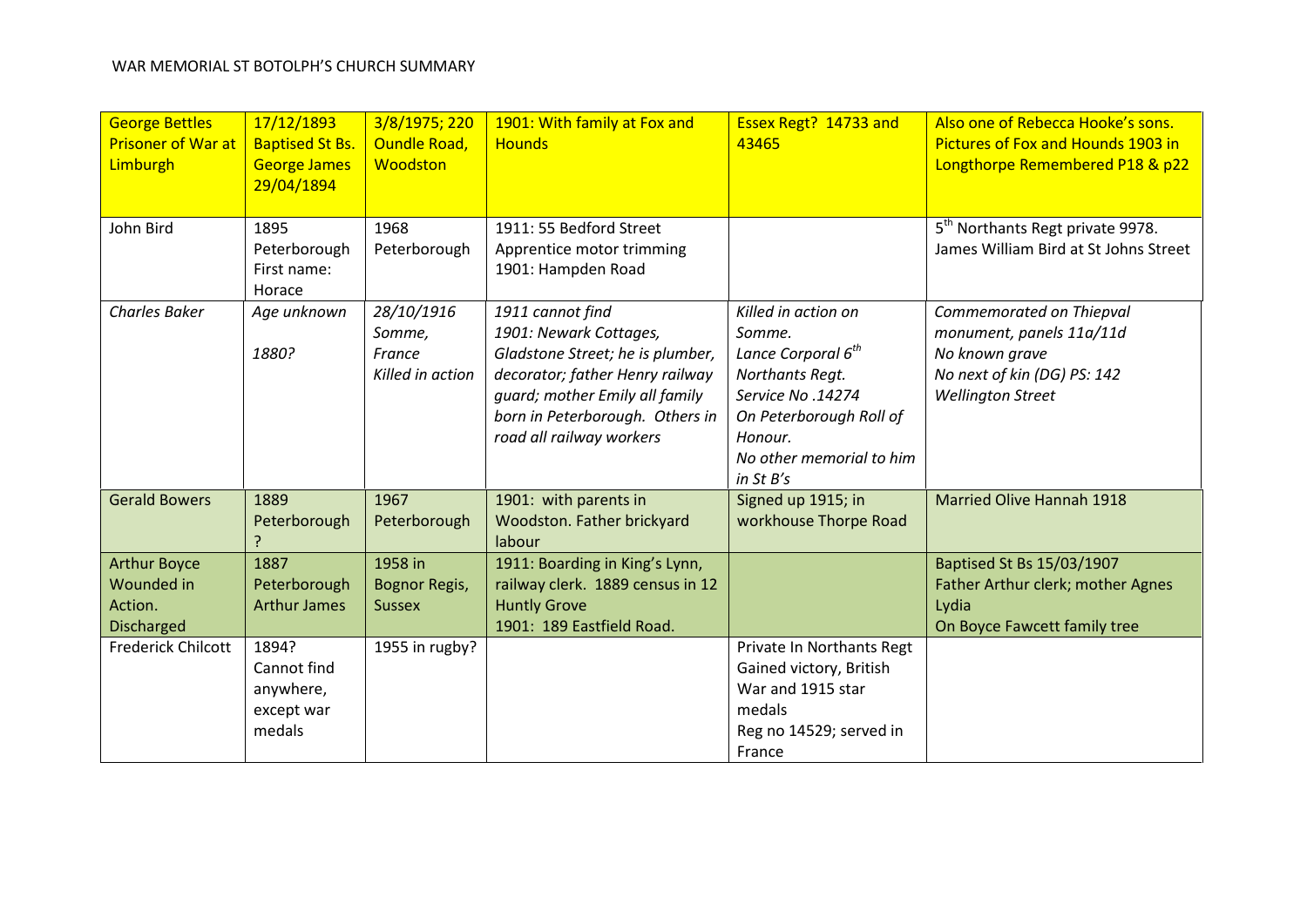| <b>Name and details</b><br>on board        | <b>Born</b>                                                                                           | <b>Died</b>                                                 | <b>Census returns and registers</b>                                                                                                                                                                                                                                                                                                                                                                                                    | Service record                                                                                                                                                                              | Other info                                                                                                                                                                                                                                                                                                  |
|--------------------------------------------|-------------------------------------------------------------------------------------------------------|-------------------------------------------------------------|----------------------------------------------------------------------------------------------------------------------------------------------------------------------------------------------------------------------------------------------------------------------------------------------------------------------------------------------------------------------------------------------------------------------------------------|---------------------------------------------------------------------------------------------------------------------------------------------------------------------------------------------|-------------------------------------------------------------------------------------------------------------------------------------------------------------------------------------------------------------------------------------------------------------------------------------------------------------|
| <b>Arthur Chilvers</b><br>Killed in action | 1880<br>Grimston,<br>Norfolk                                                                          | Killed in action<br>Monchy-le-<br>Preux, Arras<br>19/7/1917 | 1911: Castle Rising Norfolk,<br>domestic gardener; with wife<br>Elizabeth; born King's Lynn. 2<br>children 2 & 1.<br>1908 Feb Banns of marriage to<br>Elizabeth Ellen Shirley called<br>King's Lynn<br>1901: Lyng Farm, Thornham,<br>Norfolk. He is worker; father<br>William is shepherd<br>1891: Back street, Grimston,<br>Norfolk with family. Father<br>Elijah W is farm labourer<br>1880 Baptised 1st August<br>Grimston, Norfolk | Private 8 <sup>th</sup> Royal Fusiliers<br>No. 50120<br>Formerly 2882 Royal<br><b>Fusiliers</b><br><b>Got victory and British</b><br>medals<br>No other monument to<br>him in St B's        | Commemorated on Arras memorial (in<br>centre of Arras)<br>DG (NMS): p83 & P155: Was gardener<br>to Mr C.W.Bryant, Westwood House<br>(or Westwood Lodge, Thorpe Road);<br>Gratuity to his wife on probate:<br>3/11/17: £1.11s10d; 13/11/19: £4.                                                              |
| <b>Bertram Clark</b><br>Sergeant           | 1893<br>Brighton,<br><b>Sussex</b><br><b>Full name:</b><br><b>Henry Bertram</b><br><b>John Clarke</b> | 1968 Battle,<br><b>Sussex</b>                               | T1911: horpe Lodge, Milton<br>Park with uncle, estate<br>carpenter<br>He is training as elementary<br>teacher.<br>1901: He is already in<br>Peterborough with his uncle<br>and aunt                                                                                                                                                                                                                                                    |                                                                                                                                                                                             | 1901 census: Bertram already living<br>with his uncle Henry Lee carpenter<br>and aunt Eunice Lee at "Milton Park<br>Gate House".<br>On Emmett Family tree. Father died<br>1894 and his sister 1895.<br><b>Marriage to Florence Mabel</b><br><b>Campion Nov 1921</b>                                         |
| <b>Edward Claxton</b>                      | 1887<br>Longthorpe<br><b>First name:</b><br>John                                                      | 20/3/1958<br>45 Lawn<br>Avenue                              | 1911: Coachman, Longthorpe.<br>1901: John Edward Claxton;<br>same family / same place<br>1891: family in village Street.<br><b>Brother Charles Freeman</b><br><b>Claxton married in St Bs with</b><br><b>Edward as witness</b>                                                                                                                                                                                                         | Gunner. Got British ar<br>medal and Victory medal<br>in royal Garrison Artillery<br>(same as Wisbey) Regt no<br>281554<br>Or it could be private in<br>7 <sup>th</sup> Northants Regt 59251 | <b>Real Longthorpe family with many</b><br>baptisms, marriages and burials in<br>Parish registersPicture of Mrs<br>Claxton and family in Longthorpe a<br>unique village p56.<br>Picture of Claxton family outside<br><b>Foxgloves 1903in Longthorpe</b><br>Remembered p11<br><b>Effects on probate £689</b> |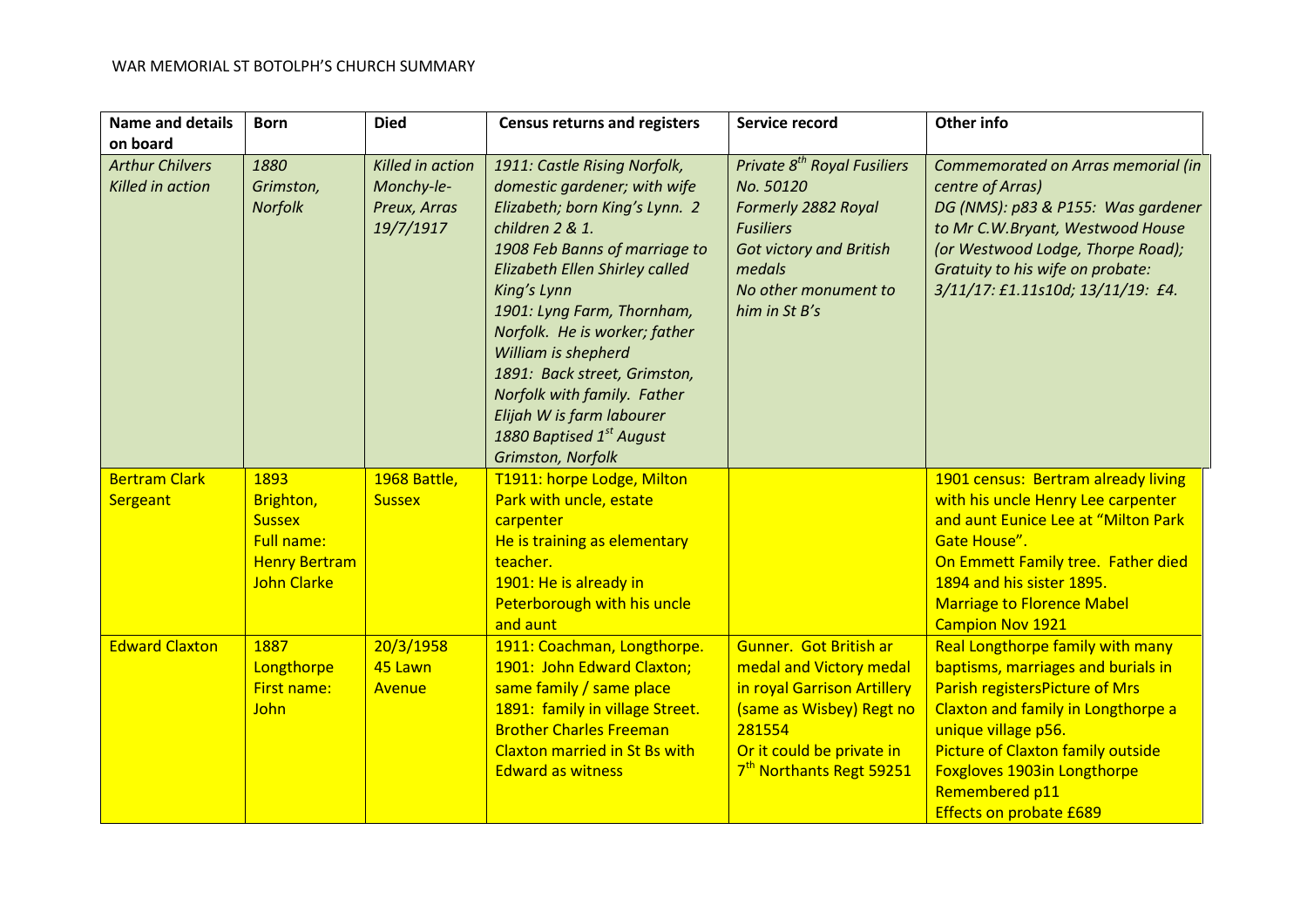| <b>Name and details</b><br>on board | <b>Born</b>                  | <b>Died</b>                                      | <b>Census returns and registers</b>                                                                                                                                                                                                                                   | Service record                                                                                                                                | Other info                                                                                                                                                                                                                                                                                                                                                  |
|-------------------------------------|------------------------------|--------------------------------------------------|-----------------------------------------------------------------------------------------------------------------------------------------------------------------------------------------------------------------------------------------------------------------------|-----------------------------------------------------------------------------------------------------------------------------------------------|-------------------------------------------------------------------------------------------------------------------------------------------------------------------------------------------------------------------------------------------------------------------------------------------------------------------------------------------------------------|
| George Clarkson                     | 1894                         | 1967<br>Peterborough                             |                                                                                                                                                                                                                                                                       |                                                                                                                                               | Info only on death reg<br>Married Hilda Crowson 1919. She<br>lived 41 Orchard St, Fletton 1901;<br>1979 on her death in 49 Francis<br>Gardens                                                                                                                                                                                                               |
| <b>Bert Cullip</b>                  | 1889<br>Sawtry               | ? after 1950                                     | 1911: No Bert, but Oliver<br>boarding in Longthorpe. Milk<br>salesman.<br>Cullip family with Bertie is in<br>Thornhaugh, farm labourer.<br>His Longthorpe connection is by<br>marriage - baptism of his<br>children and burial of one infant<br>son in Parish records | <b>Victory and British Army</b><br>medals: RFA gunner<br>Regt no 891960; RFA<br><b>Territorial Force,</b><br>previously RFA T170772<br>Gunner | <b>Married Violet May Stapleton</b><br>summer 1919. At his father's death<br>9/2/1950 admin goes to his widow<br>of 17 Norton Road, Peterborough,<br>and Violet May Cullip, wife of Bertie<br>Cullip.<br>His sister, Doris, married Nelson<br>Parbles.<br>Stapletons lived in Longthorpe;<br>picture of Tommy Stapleton 1903 in<br>Longthorpe Remembered p3 |
| George<br>Cunnington                | 1896<br><b>King's Cliffe</b> | March 1974<br>Peterborough                       | Son of Sarah, village midwife<br>and church verger.<br>1911: 326 Thorpe Road, opp<br>church<br>Many family records in Parish<br>register                                                                                                                              |                                                                                                                                               | He was churchwarden and sexton in<br>1920s<br>Picture of George 1909 in Thorpe Rd<br>in Longthorpe Remembered p7<br>Sarah Cunnington picture in vestry;<br>pictures of Cunnington family<br>Longthorpe Remembered p9 and 10                                                                                                                                 |
| <b>George Dale</b>                  | 1889<br>Longthorpe           | 1938<br>Peterborough                             | 1911: family in Longthorpe, but<br>not George<br><b>George living and working on</b><br>Dale family farm Whittlesey?<br>1901: George with family in<br>Longthorpe                                                                                                     |                                                                                                                                               | m. Ethel Pitcher 1925?<br>Lots of Dales in Parish registers                                                                                                                                                                                                                                                                                                 |
| George Dawson                       | 1893<br>Peterborough         | 1953<br>Cambridge<br>In a university<br>college? | 1911: 18-20 High Causeway<br>Whittlesey; working in family<br>butchery business                                                                                                                                                                                       |                                                                                                                                               | George Osbourn Dawson                                                                                                                                                                                                                                                                                                                                       |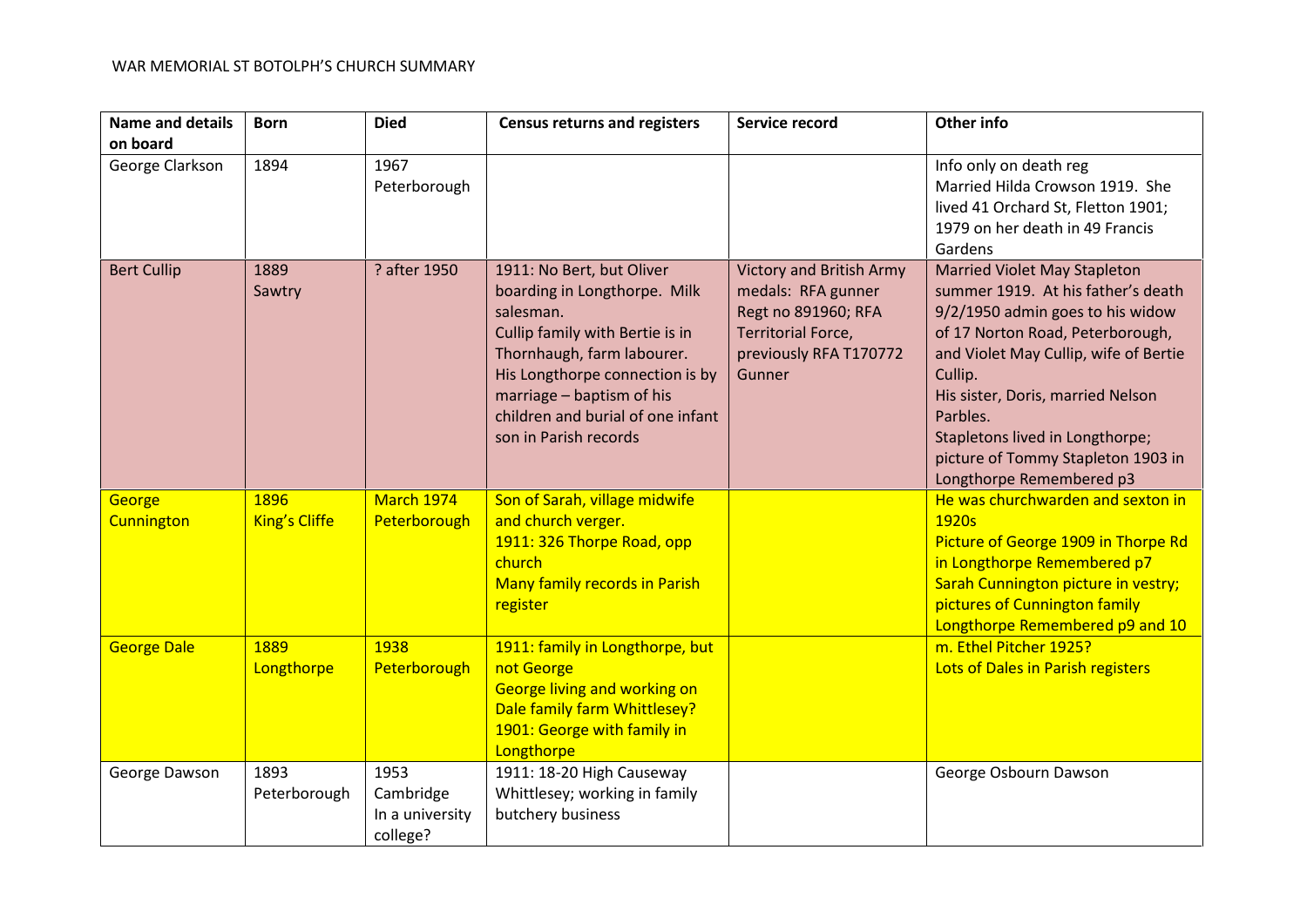| <b>Name and details</b> | <b>Born</b>       | <b>Died</b>            | <b>Census returns and registers</b> | Service record                 | Other info                                    |
|-------------------------|-------------------|------------------------|-------------------------------------|--------------------------------|-----------------------------------------------|
| on board                |                   |                        |                                     |                                |                                               |
| <b>Albert Ding</b>      | 3/10/1895         | 20/05/1979             | 1915: Woodman on Fitzwilliam        | In Hunts Cycling Corps;        | Married Ivy Goode 1925; She died              |
|                         | Orton             | 135 Paston             | estate when enlisted                | later Bucks & Oxfordshire      | 1950. Married Doris Frisby 1952. On           |
|                         | Waterville        | Lane,                  | 1911: Orton Waterville              | Light Infantry;                | Owen and Edwards family tree.                 |
|                         | Middle name:      | Peterborough           | Farm labourer                       | Awarded Victory and            | Effects on probate £19157                     |
|                         | Fairey            |                        |                                     | <b>British War medals</b>      |                                               |
| <b>Ernest Ding</b>      | 1892              | <b>June 1935</b>       | 1911: Boarding with sister and      | Awarded Mons star,             |                                               |
|                         | Whittlesey        | Peterborough           | family 38 Bright St; woodman        | Victory and British War        |                                               |
|                         | Middle name:      | <b>Buried in St Bs</b> | on estate                           | Medal                          |                                               |
|                         | Arthur            |                        |                                     | Labour corps Regt no           |                                               |
|                         |                   |                        |                                     | 468977                         |                                               |
| <b>Leonard Ding</b>     | 1899 Orton        | 1975                   | 1911: Orton Waterville              | Essex Regt (no. 3239);         | <b>Leonard Lennie</b>                         |
|                         | <b>Waterville</b> | Peterborough           | <b>Scholar</b>                      | Labour Corps                   | M Maggie Peaks 1922                           |
|                         |                   |                        |                                     | <b>Victory and British War</b> | Father of Ding boys married twice:            |
|                         |                   | Or 1943 in             |                                     | Medals awarded                 | Elizabeth by 1 <sup>st</sup> marriage married |
|                         |                   | Brunais?               |                                     |                                | George Smith at St Bs                         |
| Alec Dolby              | 1897              | 1938                   | 1911: with grandparents in          | Enlisted Oct 1913;             | Spelled Alick except on memorial              |
|                         | <b>Barnack</b>    | Peterborough           | Southorpe                           | JRHorrell purchased            | board and in 1911 census                      |
|                         |                   |                        | Farm labourer                       | discharge March 1914 for       |                                               |
|                         |                   |                        |                                     | £18; re-enlisted Mar 1915      | There are other Dolbys in Parish              |
|                         |                   |                        |                                     | Beds regt; JRH refunded.       | registers but not his immediate               |
|                         |                   |                        |                                     | Must have been                 | family                                        |
|                         |                   |                        |                                     | underage                       |                                               |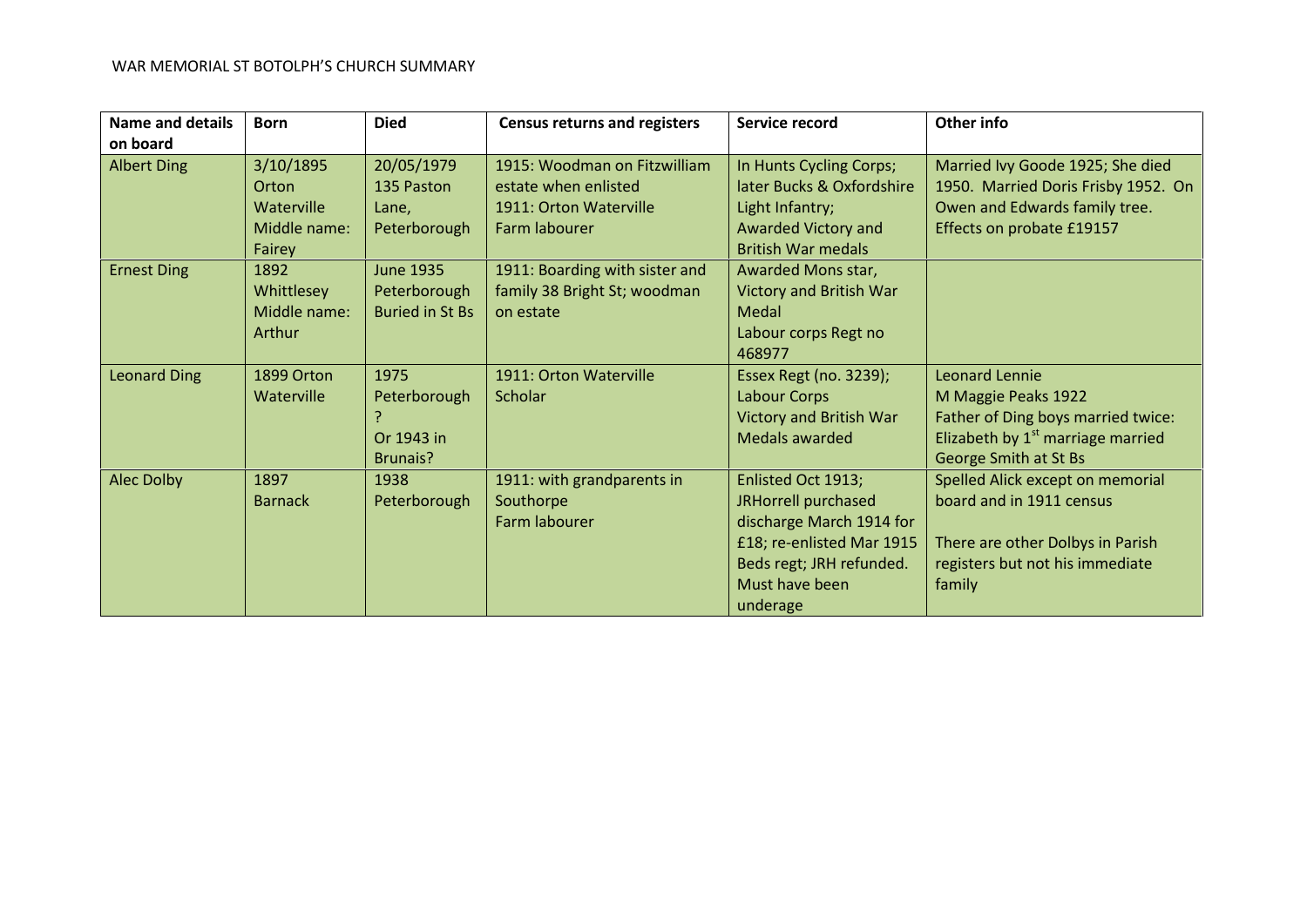| <b>Name and details</b>                                    | <b>Born</b>                                                  | <b>Died</b>                                         | <b>Census returns and registers</b>                                                                                                                                                                                                                                                                                                                                                                     | Service record                                                                                                  | Other info                                                                                                                                                                                                                                                                                                                                                                                                                                                                                      |
|------------------------------------------------------------|--------------------------------------------------------------|-----------------------------------------------------|---------------------------------------------------------------------------------------------------------------------------------------------------------------------------------------------------------------------------------------------------------------------------------------------------------------------------------------------------------------------------------------------------------|-----------------------------------------------------------------------------------------------------------------|-------------------------------------------------------------------------------------------------------------------------------------------------------------------------------------------------------------------------------------------------------------------------------------------------------------------------------------------------------------------------------------------------------------------------------------------------------------------------------------------------|
| on board                                                   |                                                              |                                                     |                                                                                                                                                                                                                                                                                                                                                                                                         |                                                                                                                 |                                                                                                                                                                                                                                                                                                                                                                                                                                                                                                 |
| <b>Horace Ebbutt</b><br><b>Second</b><br><b>Lieutenant</b> | 1888<br><b>Helpston</b><br><b>First name:</b><br><b>John</b> | 12/2/1919<br>Etaples,<br><b>France</b>              | 1923: mother buried St B's<br>1920: father buried St B's<br>1911: Longthorpe (near church)<br>with family; Elementary school<br>teacher; father George farm<br>labourer; sister Rose hospital<br>nurse<br>1901 Longthorpe; father is<br>grocer's assistant<br>1891: Longthorpe village street;<br>George is domestic gardener,<br><b>Eliza laundress</b><br>1870: George and Eliza married<br>in St B's | <b>CWGC Lieut. 1st Btn</b><br><b>Cambs Regt.</b><br>Then in 1/1 <sup>st</sup> Hunts<br><b>Cycling Battalion</b> | <b>Buried in Etaples Military Cemetery</b><br><b>Reredos with 4 saints, brass plaque</b><br>and wooden board to commemorate<br>him<br><b>Facts given when tablet unveiled (PS</b><br>25/12/20): He was St Botolph's<br>volunteer church organist and<br>sacristan;<br><b>Tablet is carved with badges of Hunts</b><br>and Cambs Regiments<br><b>CWGC: Son of George and Eliza</b><br><b>Ebbutt of Longthorpe, Peterborough,</b><br><b>Northants and Native of Helpston,</b><br><b>Northants</b> |
| <b>Alfred G. Flatt</b><br><b>Missing</b>                   | 1895<br>Peterborough<br>Middle name:<br>George               | 09/05/1915<br><b>Aubers Ridge,</b><br><b>France</b> | 1920 (25/12) Sister Lottie<br>married in St Bs<br>1916 (17/9) nephew John<br><b>Thomas baptised in St Bs</b><br>1911: Longthorpe; Farm<br>labourer; son of Elizabeth and<br>Job (farm labourer)<br>1901: 131 GWR Cottages, St<br>Paul's; scholar. Job is railway<br>general worker                                                                                                                      | <b>Private in 1st Northants</b><br>Regt. 13124<br><b>Awarded star, British War</b><br>and Victory medals        | On Le Touret memorial<br>On brass plate: Killed at Aubers Ridge,<br><b>Mar 9th 1915</b><br><b>Flatt family lived near church; family</b><br>events in Parish registers                                                                                                                                                                                                                                                                                                                          |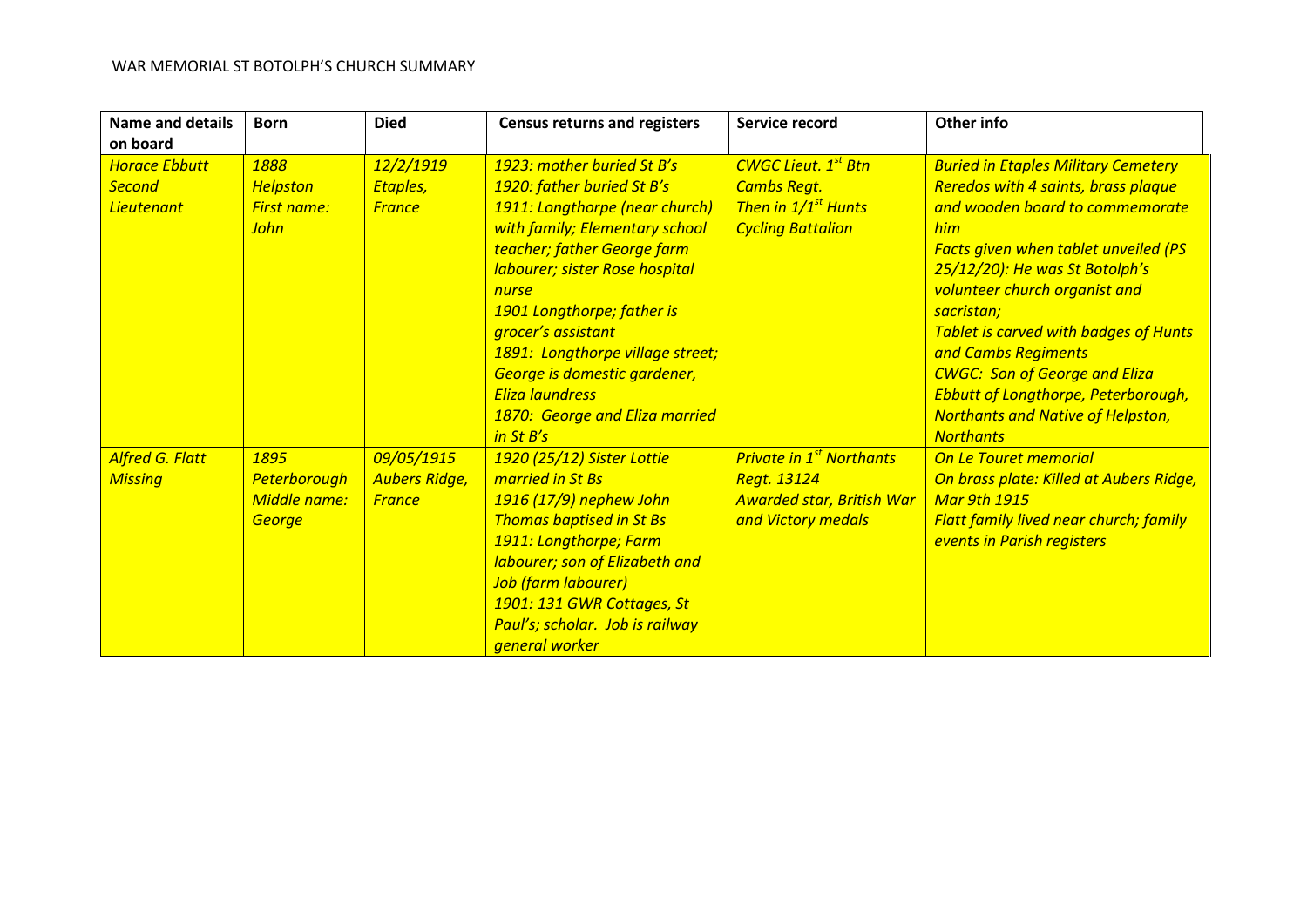| <b>Name and details</b><br>on board                                | <b>Born</b>                                                                                                        | <b>Died</b>                                                                      | <b>Census returns and registers</b>                                                                                                                                                                                                                                                                                                                                                                                                                                                                                                                  | Service record                                                                                                                                                                                                                                                                                                                                                                                                                                                                                                       | Other info                                                                                                                                                                                                         |
|--------------------------------------------------------------------|--------------------------------------------------------------------------------------------------------------------|----------------------------------------------------------------------------------|------------------------------------------------------------------------------------------------------------------------------------------------------------------------------------------------------------------------------------------------------------------------------------------------------------------------------------------------------------------------------------------------------------------------------------------------------------------------------------------------------------------------------------------------------|----------------------------------------------------------------------------------------------------------------------------------------------------------------------------------------------------------------------------------------------------------------------------------------------------------------------------------------------------------------------------------------------------------------------------------------------------------------------------------------------------------------------|--------------------------------------------------------------------------------------------------------------------------------------------------------------------------------------------------------------------|
| <b>Sidney Flatt</b>                                                | 1890<br>Peterborough<br><b>First name:</b><br><b>Charles</b>                                                       | 20/4/1918<br>La Bassee,<br><b>France</b><br><b>In Spring</b><br><b>Offensive</b> | 1920 (25/12) Sister Lottie<br>married in St Bs<br>1916 (17/9) nephew John<br><b>Thomas baptised in St Bs</b><br>1911: Longthorpe; Farm<br><b>labourer</b><br>1901: 131 GWR Cottages, St<br>Paul's; scholar. Job is railway<br>general worker<br>1891: Northrea, Whittlesey. Job<br>is agricultural worker                                                                                                                                                                                                                                            | Lance Corporal 1st<br><b>battalion Northants Regt</b><br>no 13196<br><b>Awarded star, British War</b><br>and Victory medals                                                                                                                                                                                                                                                                                                                                                                                          | On Loos memorial<br>On brass plate: Killed at La Bassee<br><b>April 20th 1918</b><br><b>Flatt family lived near church; family</b><br>events in Parish registers                                                   |
|                                                                    |                                                                                                                    |                                                                                  | missing since April 20 <sup>th</sup> . Any information would be gratefully received by his parents".                                                                                                                                                                                                                                                                                                                                                                                                                                                 |                                                                                                                                                                                                                                                                                                                                                                                                                                                                                                                      | Notice in local paper 1/6/1918: "Lance Corporal C. S. Flatt Northants Regt, attached Lewis Gun Corps, 2 <sup>nd</sup> son of Mr and Mrs J. Flatt Longthorpe has been                                               |
| <b>Charles Gray</b>                                                | 1891<br>Peterborough<br>Middle name:<br>Freeman                                                                    | 1979<br>169 Mayor's<br><b>Walk</b>                                               | 1911: 117 Midland Road;<br>railway caller up for MR                                                                                                                                                                                                                                                                                                                                                                                                                                                                                                  | Living 100 Sparkenshoe<br>Leicester, working as<br>tailorshop assistant when<br>enlisted                                                                                                                                                                                                                                                                                                                                                                                                                             | On Rosies family tree<br>1901 and 1891 64 Westwood street<br>1939 at 145 Alderman's Drive<br>Other Grays in Parish registers                                                                                       |
| <b>Charles Gaskell</b><br>Captain. Killed in<br><b>East Africa</b> | 24/06/1883<br>Leaton<br>Vicarage,<br><b>Shropshire</b><br><b>Full name John</b><br><b>Charles</b><br><b>Temple</b> | 05/08/1917<br>Nanyabi, East<br><b>Africa</b> (now<br>Tanzania)                   | 1917: of Ashdale Cleardown,<br><b>Woking Surrey, probate of £3057 to</b><br>his widow Mary Agatha;<br>1901: with parents in Alms Houses,<br>Paston. Father is clergyman Church<br>of England<br>1893 (14/5) Sister Dorothea<br><b>baptised St B's by Revd Gaskell,</b><br>their father<br>1891. Gaskell family at Leaton<br>vicarage, Shropshire with<br>Christopher (5) and Horatia.<br>1891: John and brother Hugh are<br><b>boarders in Croydon with Bessie</b><br>Edmund widow, living on own<br>means and her daughter, music<br><b>teacher</b> | <b>Sandhurst Royal Military</b><br>College 15/01/1901-<br>30/07/1902<br>2 <sup>nd</sup> Lieut Northants Regt<br>22/10/1902.<br>Served in India from1903;<br>2 <sup>nd</sup> Batn 69 <sup>th</sup> Punjabis<br>attached to 1129 <sup>th</sup> Duke of<br><b>Connaught's Own Baluchis</b><br>1914 sent to Quantara on<br><b>Suez Canal, then Gallipoli</b><br>(wounded 13/5/15).<br>Recovered, returned to<br><b>India.</b> Promoted to Acting<br>Major 4/8/17, acting as 2 <sup>nd</sup><br>i/c Btn. Killed next day. | <b>Brass plaque south side of chancel</b><br><b>Son of Revd Gaskell vicar of St B's</b><br>1891-1901<br><b>Buried Dar Es Salaam War Cemetery</b><br><b>Fuller notes on file and in "People</b><br>connected" notes |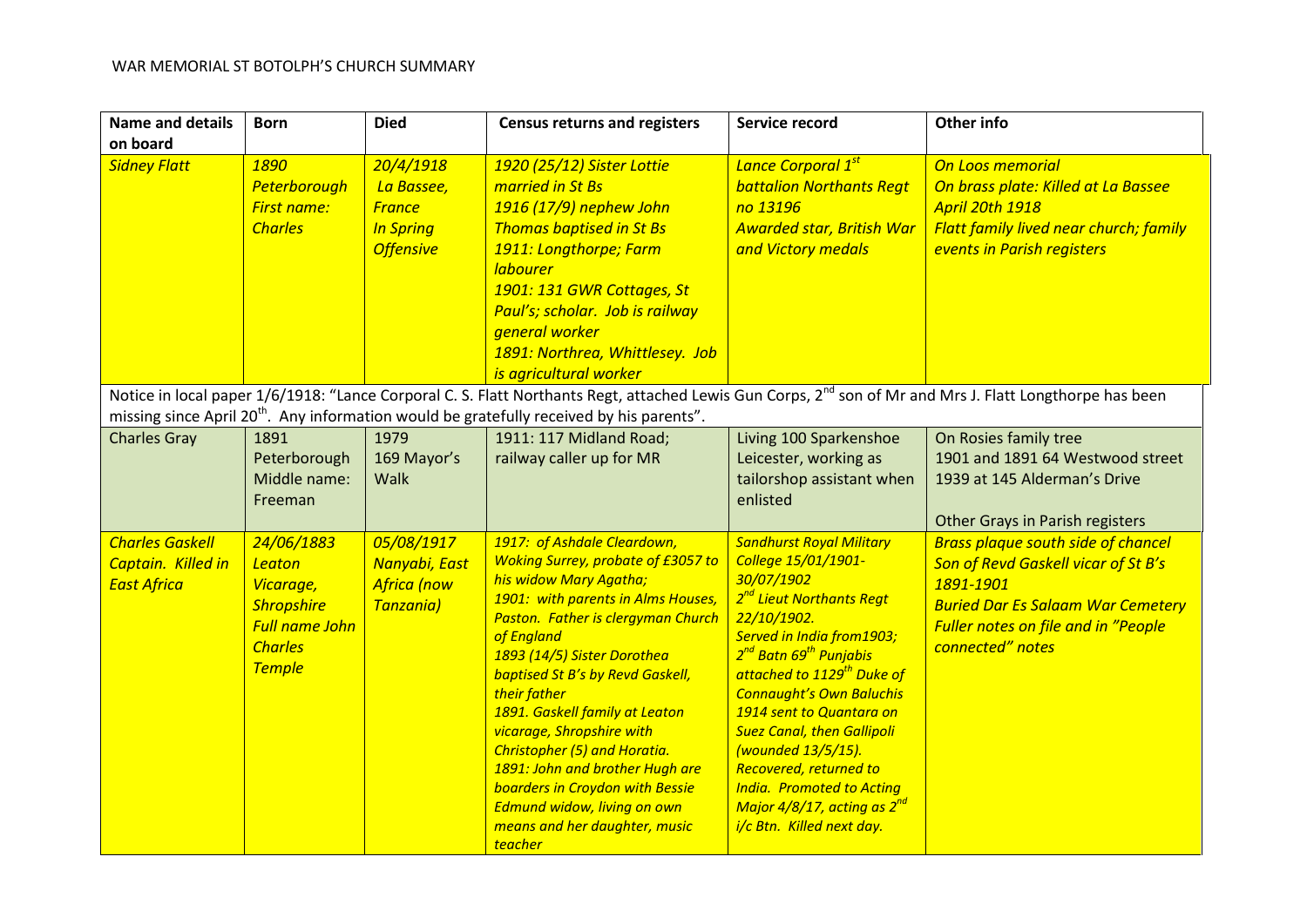| <b>Name and details</b>                                                                        | <b>Born</b>                                                                                          | <b>Died</b>                                                                                                       | <b>Census returns and registers</b>                                                                                                                                                                                                                                                                                | Service record                                                                                                       | Other info                                                                                                                                                                                                                          |
|------------------------------------------------------------------------------------------------|------------------------------------------------------------------------------------------------------|-------------------------------------------------------------------------------------------------------------------|--------------------------------------------------------------------------------------------------------------------------------------------------------------------------------------------------------------------------------------------------------------------------------------------------------------------|----------------------------------------------------------------------------------------------------------------------|-------------------------------------------------------------------------------------------------------------------------------------------------------------------------------------------------------------------------------------|
| on board                                                                                       |                                                                                                      |                                                                                                                   |                                                                                                                                                                                                                                                                                                                    |                                                                                                                      |                                                                                                                                                                                                                                     |
| <b>Gerald Gaskell</b><br><b>Lt Commander</b><br>R.N. Killed at the<br><b>Battle of Coronel</b> | 1882<br>Peterborough<br><b>Full name</b><br><b>Gerald Bruce</b>                                      | 01/11/1914<br>Off coast of<br><b>Chile</b><br><b>Battle of</b><br><b>Coronel</b>                                  | 1911: HMS Indomitable.<br>Lieut.1901: midshipman aboard<br><b>HMS Furious at Sheerness, Kent</b><br>1901 can't find<br>1891. Gaskell family at Leaton<br>vicarage, Shropshire with<br><b>Christopher (5) and Horatia</b><br>1893 (14/5) Sister Dorothea<br><b>baptised St B's by Revd Gaskell,</b><br>their father | <b>Royal Navy from</b><br>15/9/1893,                                                                                 | <b>Brass plaque south side of chancel</b><br><b>Son of Revd Gaskell vicar of St B's</b><br>1891-1901<br>3 daughters: Faith (1904), Hope<br>(1906), Charity (1908)<br><b>Fuller notes on file and in "People</b><br>connected" notes |
| <b>Edgar Green</b><br><b>Second</b><br>Lieutenant<br><b>Percy Gill</b>                         | 1896<br>Longthorpe?<br>1898<br>Hampstead,<br><b>Middlesex</b><br><b>First name:</b><br><b>Albert</b> | 1991<br>32 Berkeley Rd<br>11/6/1965 at<br><b>PDH</b><br>Lived: Keys<br>Park, Eye<br>Road, Newark,<br>Peterborough | 1911: Green family in<br>Longthorpe, but not Edgar.<br><b>Father dairy farmer</b><br>1911: The Gardens, Thorpe Hall.<br>Father is gardener                                                                                                                                                                         |                                                                                                                      | <b>Horace Edgar</b><br><b>Other Greens in Parish registers</b><br>Probate £1353 to Diana Hill and June<br>Garrison, married women (his<br>daughters?)                                                                               |
| <b>Charles Harris</b>                                                                          | 1894<br>Peterborough                                                                                 |                                                                                                                   | 1911: 135 and 137 Harris St.<br>Telegraph lad. Mother running<br>grocer and off-licence with<br>bakery<br>1901 Occupation Road. Large<br>family with 9 children                                                                                                                                                    | Can't find death or war<br>records                                                                                   | Married Charlotte Claxton, Edward's<br>sister                                                                                                                                                                                       |
| <b>Bernard Jessup</b>                                                                          | 1891<br>Peterborough                                                                                 | 1960<br>Surrey                                                                                                    | 1911: Bernard James, boarding<br>5 Drayton Ave, West Ealing;<br>elementary school teacher<br>1901 Alderman's Drive,<br>neighbour of George Allen                                                                                                                                                                   | Corporal 21 <sup>st</sup> Battalion<br>London Reg Royal<br><b>Engineers Victory and</b><br><b>British War Medals</b> | M Ethel Tebbs 1919<br>Their son baptised St Bs                                                                                                                                                                                      |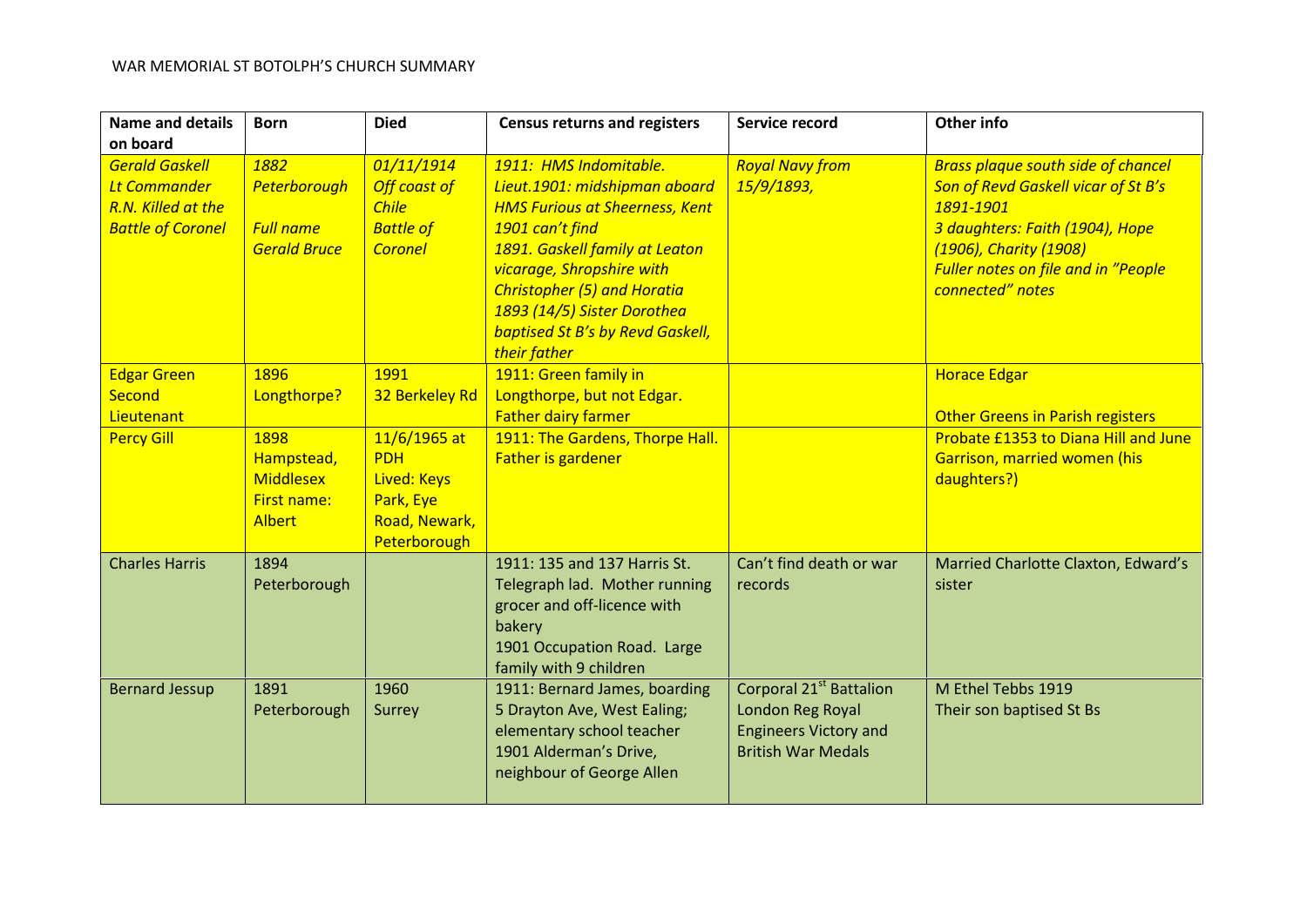| <b>Name and details</b> | <b>Born</b>                                           | <b>Died</b>                   | <b>Census returns and registers</b>                                                                                                                                                                                                                                                                                                                             | Service record                                                                                                                                                         | Other info                                                                                                                                                                                                                                                                                                                                                                                                                                                                                                                                                                                         |
|-------------------------|-------------------------------------------------------|-------------------------------|-----------------------------------------------------------------------------------------------------------------------------------------------------------------------------------------------------------------------------------------------------------------------------------------------------------------------------------------------------------------|------------------------------------------------------------------------------------------------------------------------------------------------------------------------|----------------------------------------------------------------------------------------------------------------------------------------------------------------------------------------------------------------------------------------------------------------------------------------------------------------------------------------------------------------------------------------------------------------------------------------------------------------------------------------------------------------------------------------------------------------------------------------------------|
| on board                |                                                       |                               |                                                                                                                                                                                                                                                                                                                                                                 |                                                                                                                                                                        |                                                                                                                                                                                                                                                                                                                                                                                                                                                                                                                                                                                                    |
| <b>Ernest Kind</b>      | 1890<br>Peterborough                                  | 1965<br>340 Fulbridge<br>Road | 11911: 6 Huntly Grove,<br>commercial clerk                                                                                                                                                                                                                                                                                                                      | Private in labour corps,<br>Leicester Regt.<br>Victory and British War<br>medals                                                                                       | Ernest William                                                                                                                                                                                                                                                                                                                                                                                                                                                                                                                                                                                     |
| <b>Walter Knight</b>    | 1895<br>Hemington<br><b>Northants</b>                 | 17/8/1917<br>St Pol; France   | 1911: New lane Sibson; farm<br>labourer<br>1901: Hemington aged 5 with<br>father William Knight-Bellam,<br>engine driver on farm; brother<br>17 is ordinary ag. Labourer,<br>brothers 14 and 13 are plough<br>driver ag. Horse, brother aged<br>11 is on farm on Saturdays.<br>CWGC: Son of William and<br>Elizabeth Knight, of Sibson,<br>Wansford, Northants. | Driver RFA; 135 <sup>th</sup> Battery;<br>Service no 91662.<br>Peterborough Roll of<br>Honour 1917: Died of<br>burns<br>Ancestry WW1 service<br>record: Died of wounds | <b>Buried in St Pol Communal Cemetery</b><br>Extension<br>Brass plaque on altar rail: Died in<br>hospital Rouen Aug 17th 1917<br>Note:<br>Rouen was General Casualty Station<br>12 from 17/9/14 to Jan 1919;<br><b>Needinghem was Casualty Clearing</b><br>Station no 12 from 28/5/17 to<br>15/3/18.(near Proven(?), made up<br>name for location (The Long Long<br>Trail website); St Pol sur Ternoise<br>was Stationary Station no 12 from<br>1/6/16 to 1/6/19<br>There is a Walter Knight in Parish<br>registers but dates, occupation and<br>residences do not match CWGC facts<br>on dead man |
| <b>Harry Kettle</b>     | 1897<br>24 Walpole St<br><b>Baptised St</b><br>Paul's | 1973<br>Peterborough          | 11911: 5 Clifton Ave, West<br>Town. Newsboy. Father is<br>hotel cellar man                                                                                                                                                                                                                                                                                      | Was he in RFA? Two<br>medals records found for<br>RFA (215341 and<br>821252/163321)                                                                                    | M Hilda Laxton Peterborough 1923<br>Sister Nellie married in St Bs.<br>No relation to Bill Kettle                                                                                                                                                                                                                                                                                                                                                                                                                                                                                                  |
| Arthur Linder           | 1899<br>6 Rogers St                                   | 1987<br>Peterborough          | 1911: 4 Clifton Ave; scholar;<br>father is railway engine driver<br>with Mid G.U.                                                                                                                                                                                                                                                                               | Royal Army Medical<br>corps, RAMC, private;<br>Victory and British War<br>medals                                                                                       |                                                                                                                                                                                                                                                                                                                                                                                                                                                                                                                                                                                                    |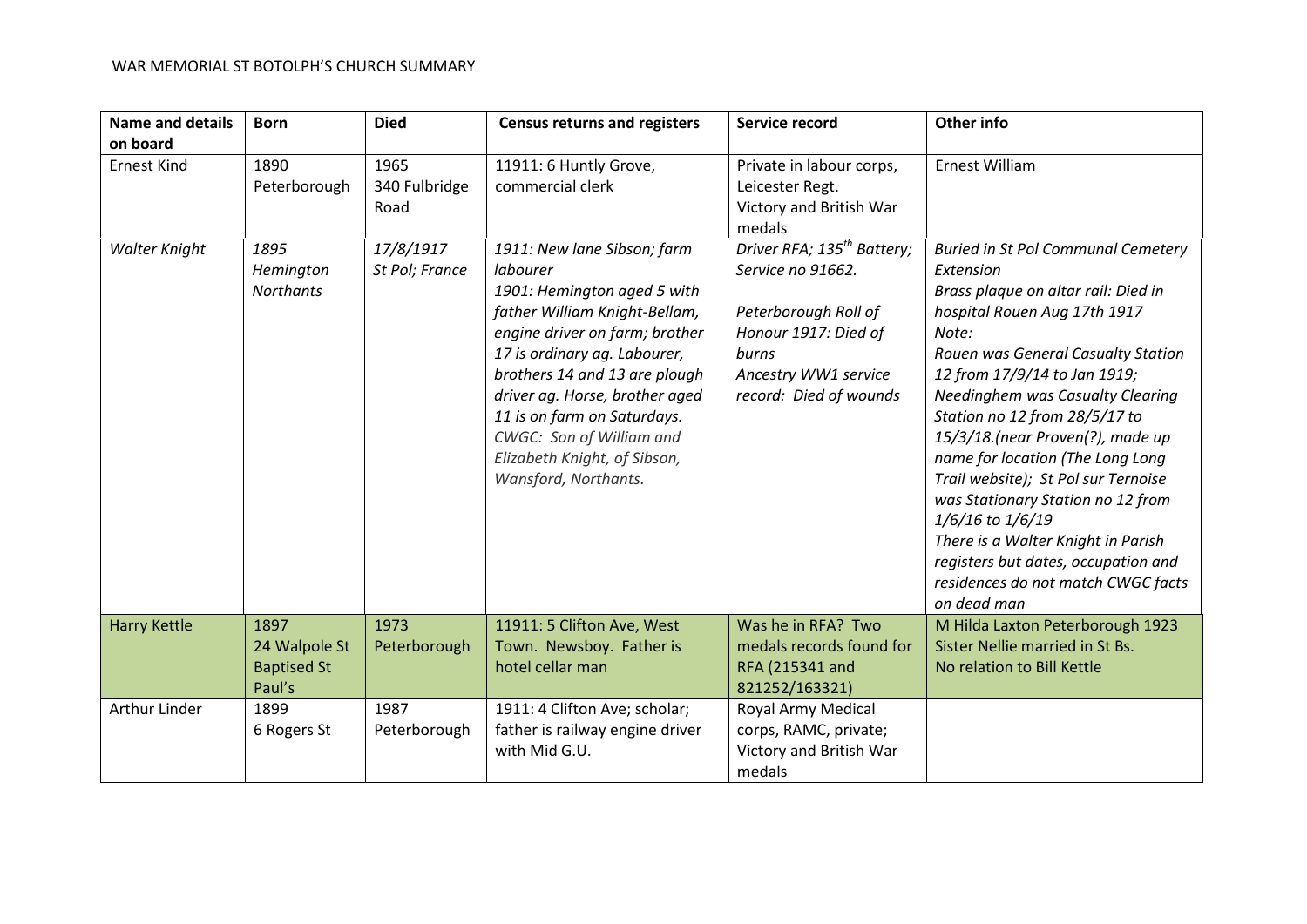| <b>Name and details</b> | <b>Born</b>                                                    | <b>Died</b>                                                                           | <b>Census returns and registers</b>                                                                                  | Service record                                                                                                                                                           | Other info                                                                                                                                     |
|-------------------------|----------------------------------------------------------------|---------------------------------------------------------------------------------------|----------------------------------------------------------------------------------------------------------------------|--------------------------------------------------------------------------------------------------------------------------------------------------------------------------|------------------------------------------------------------------------------------------------------------------------------------------------|
| on board                |                                                                |                                                                                       |                                                                                                                      |                                                                                                                                                                          |                                                                                                                                                |
| <b>John Maile</b>       | 1893<br>Marholm<br>Middle name:<br><b>Albert</b>               | 1980<br>Grantham                                                                      | 1911: Longthorpe;Farm<br>labourer. Father is horse<br>keeper on farm                                                 | Served in Egypt where he<br>got malaria. 2/4 <sup>th</sup> East<br><b>Anglian F.A. Gunner</b><br><b>Victory and British War</b><br><b>Medals, 1914 and 1915</b><br>stars | "good with horses"<br>Maile family have lots of entries in<br><b>Parish registers</b>                                                          |
| <b>Arthur Moore</b>     | 1889<br><b>Gladstone St</b><br>Middle name:<br><b>Hereward</b> |                                                                                       | 1911: Longthorpe. Mother is<br>subpostmistress, father railway<br>clerk for GNR parcels dept; he is<br>cabinet maker | In navy on President II<br>and Daedalus                                                                                                                                  | Apparently not related to Cecil;<br>maybe cousins?                                                                                             |
| Cecil Moore             | 1889<br>Geddington<br>Middle name:<br>Jackson                  | 16/2/1953PDH<br>Peterborough                                                          | 1911: Boarder in Aston Wold,<br>Oundle; domestic gardener                                                            | (2) RAOC Ordnance Corps<br>lance corporal?<br>(discharged to The<br>Cottage, Byfleet, Surrey.)                                                                           | Effects on probate £243 Elsie May<br>Moore, widow                                                                                              |
| <b>Charles Newman</b>   | 1898<br>King's Lynn                                            | 1972<br>Peterborough                                                                  | 1911: 12 River Lane; father is<br>railway shunter; he is scholar                                                     |                                                                                                                                                                          | Middle names: Henry Alfred<br>Married Eva Hill in St Bs; He was<br>engineer; son baptised St Bs;                                               |
| <b>Stanley Norman</b>   | 1893<br>Chesterton                                             | 1934<br>Cambridge                                                                     |                                                                                                                      |                                                                                                                                                                          | Todd family tree; No other info: too<br>many Stanley Normans, too far from<br>Son baptised in St Bs. Stanley is<br>painter                     |
| <b>Alphonso Parbles</b> | 1898<br>Glatton<br>Aka Alf and<br>Alfred                       | Dec 1976<br>Peterborough<br>(at same time<br>as Alfred<br>Parbles also<br>born 1898?) | 1911: Horsey Bar, Farcet.<br>Servant (with family; father is<br>farm foreman)                                        | RFA Regt no 891435.<br><b>British War and Victory</b><br>medals                                                                                                          | These three Parbles are the younger<br>brothers. The older Parbles boys are<br>not on our board although Claude<br>was killed in action 8/3/17 |
| <b>John Parbles</b>     | 1892<br>Hamerton                                               | April 1967<br>Peterborough                                                            | Not on 1911 census with family,<br>only on 1901 census                                                               | <b>Gunner with RFA Regt</b><br>Served in France<br>Victory medal and 1915<br>star.                                                                                       |                                                                                                                                                |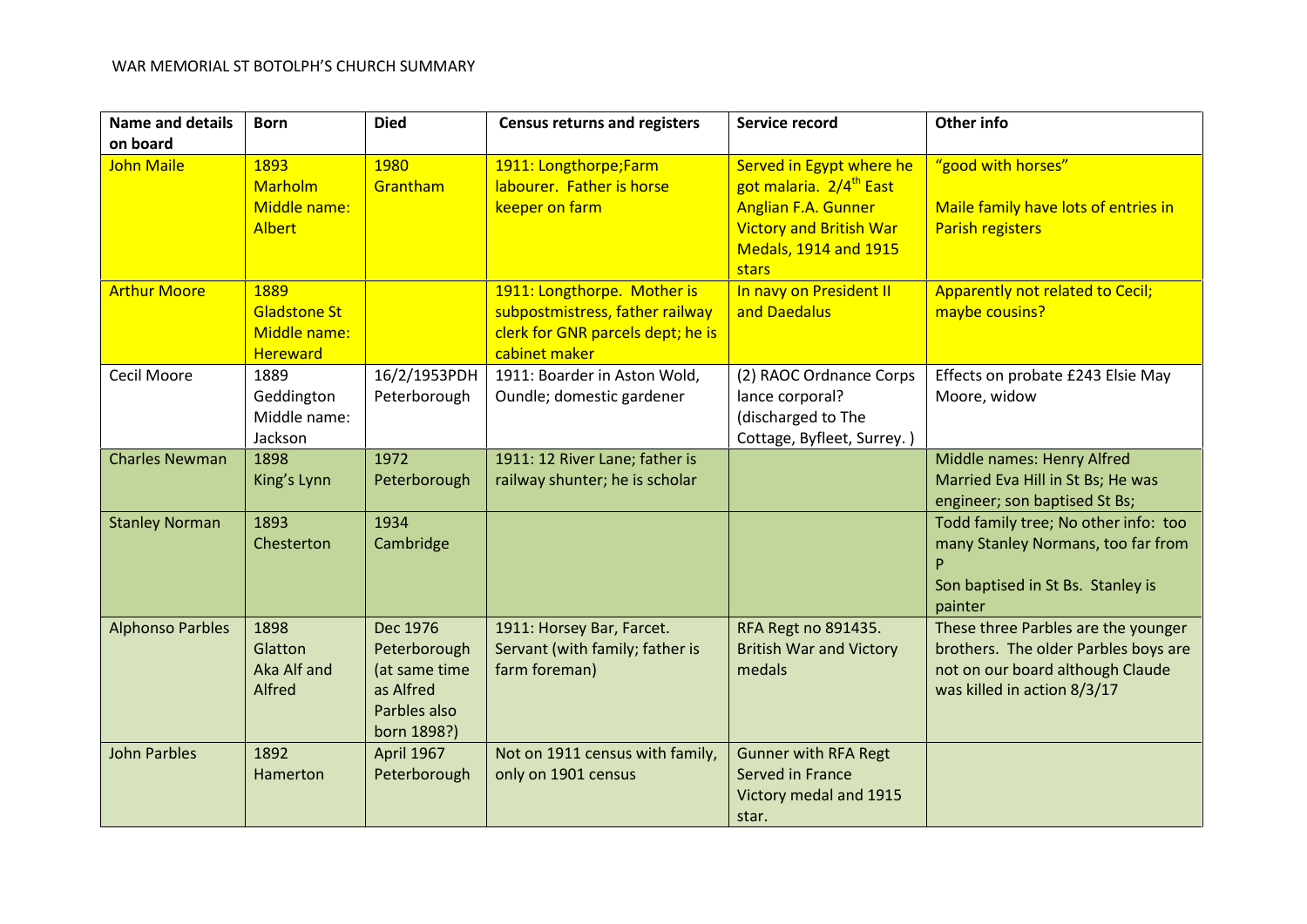| <b>Name and details</b>                                    | <b>Born</b>                                                          | <b>Died</b>                                                                                       | <b>Census returns and registers</b>                                                                                                                                                                                                                                    | Service record                                          | Other info                                                                                                                                                                                                                                             |
|------------------------------------------------------------|----------------------------------------------------------------------|---------------------------------------------------------------------------------------------------|------------------------------------------------------------------------------------------------------------------------------------------------------------------------------------------------------------------------------------------------------------------------|---------------------------------------------------------|--------------------------------------------------------------------------------------------------------------------------------------------------------------------------------------------------------------------------------------------------------|
| on board                                                   |                                                                      |                                                                                                   |                                                                                                                                                                                                                                                                        |                                                         |                                                                                                                                                                                                                                                        |
| <b>Nelson Parbles</b>                                      | 1895<br>Elton                                                        | 24/7/66 at<br><b>Bridge</b><br>Caravan Site,<br>Heacham. Of<br>20 Hamden<br>Road,<br>Peterborough | 1911: Horsey Bar, Farcet. Farm<br>labourer (with family; father is<br>farm foreman)                                                                                                                                                                                    | private<br>Suffolk Regt, Discharged<br>1916 with wounds | Married Doris V. Cullip, Bertie<br>Cullip's sister March 1918<br>Married Fanny Hodson 1947;<br>Probate to Fanny, effects £313                                                                                                                          |
| Percy Reade                                                | 1887 Baptised<br>St Mary's<br>Northants<br>Only found<br>Percy Reed. | 4/11/1952 of<br>Allendale Hall,<br>Barn Road,<br>Isleham,<br>Cambs                                | 1911: 22 Chappel St; general<br>labourer<br>1901 Brick machine worker<br>living 63 Eastgate<br>1891: Also there                                                                                                                                                        | May have been in RFA<br>(71547) or RGA (311369)         | Married Lily Goodman in Fletton<br>10/7/1911?<br>Dorothy Badcock of Newmarket Sept<br>1925. She got probate £4173                                                                                                                                      |
| <b>George Redhead</b>                                      | 1882<br><b>Bourne, Lincs</b>                                         | June 1951 167<br><b>Welland Road,</b><br>Peterborough                                             | 1911: The Lodge, Longthorpe;<br>coachman domestic                                                                                                                                                                                                                      | <b>RFA 91307 or</b><br>1929,966187                      | <b>Banns for marriage to Edith Smart</b><br>called in St Bs 1905; Son married Ivy<br>Sykes St Bs 1928. George was<br>chauffeur by then<br><b>Widow Edith Ellen Redhead, effects</b><br>£250 1951                                                       |
| Leonard<br><b>Slaughter</b><br><b>Second</b><br>Lieutenant | 1896<br>Higham<br><b>Ferrers</b>                                     | 06/09/1918<br>Nurlu, North<br>of Peronne                                                          | 1920s: Father was<br>churchwarden<br>1918: mother buried St B's<br>1913: Brother buried St Bs<br>1911: The Gaol, Thorpe Road;<br>solicitor's clerk. (Father not<br>there<br>1901: Brigstock; Father Police<br>constable<br>13/10/1895 Baptism Higham<br><b>Ferrers</b> | $1/1st$ Hunts Cyclists then<br><b>Essex Regt</b>        | <b>Buried in Peronne Communal</b><br><b>Cemetery Extension, near Arras</b><br>Rood and plaque to his memory<br>Lots of detail on file<br>Probate granted to father, William,<br>supt of police. Effects of £120 9s 6d;<br>of Thorpe Road, Peterborough |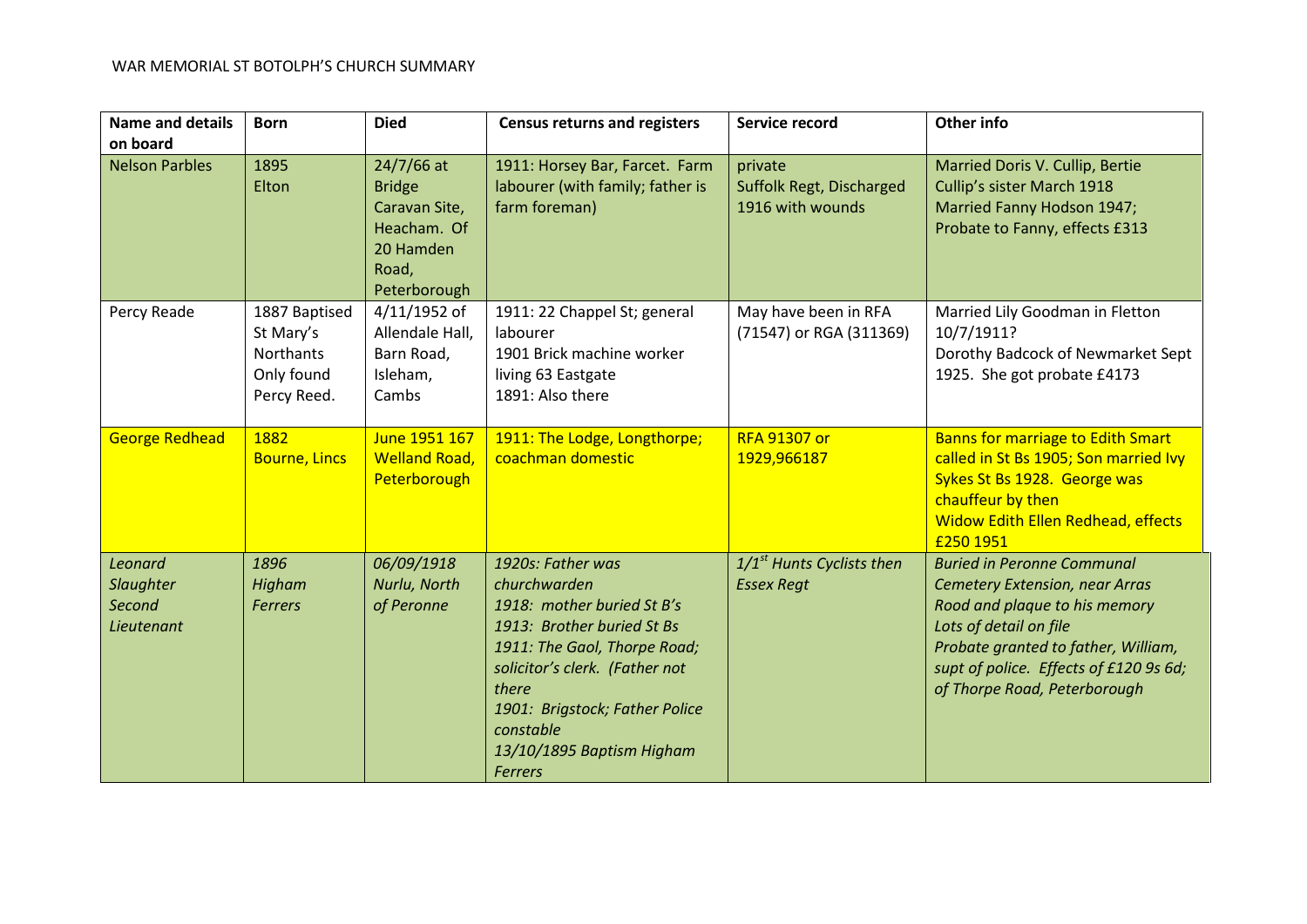| <b>Name and details</b>                        | <b>Born</b>                                          | <b>Died</b>                                                                          | <b>Census returns and registers</b>                   | Service record                                                                                                                                                                           | Other info                                                                                                                                                                    |
|------------------------------------------------|------------------------------------------------------|--------------------------------------------------------------------------------------|-------------------------------------------------------|------------------------------------------------------------------------------------------------------------------------------------------------------------------------------------------|-------------------------------------------------------------------------------------------------------------------------------------------------------------------------------|
| on board                                       |                                                      |                                                                                      |                                                       |                                                                                                                                                                                          |                                                                                                                                                                               |
| Frederick<br>Saunderson                        | 1896<br>Nottingham                                   | 1964<br>36 Albert St<br>Holbeach,<br><b>Lincs</b>                                    | 18911: 5 Bamber St; apprentice<br>to boiler engineers | Private in Northants Regt<br>13402 Victory and British<br>War medals                                                                                                                     |                                                                                                                                                                               |
| <b>George Shepherd</b><br>Second<br>Lieutenant | 1895<br>Peterborough<br>Middle name:<br><b>James</b> | 1928 London?                                                                         | 1911: 60 Alderman's Drive;<br>railway clerk           | 2/28 <sup>th</sup> Battalion London<br>Regt. Ended up as<br>additional capt 9 <sup>th</sup><br>Lowland Bn MGC.<br>Have his own account of<br>war history on record in<br>his handwriting | 1916 in 62 Westgate, Grantham<br>when signed up<br>Both parents buried St Bs. Mother<br>(member of the Parrott family 1923;<br>father 1925)                                   |
| <b>James Smith</b>                             | 1895<br>Longthorpe                                   | 1919 118<br><b>Wards Lane, St</b><br>john's St,<br>Peterborough<br>of war<br>wounds? | 10911: Longthorpe; milkman on<br>dairy farm           | Private, 5 <sup>th</sup> Royal Munster<br><b>Fusiliers</b>                                                                                                                               | It's possible that all Smiths here are<br>from same family. Large family with<br>all these names shown on different<br>censuses. Difficult to tell with such a<br>common name |
| <b>Maurice Smith</b>                           | 1899<br>Peterborough<br><b>Aka Morris</b>            | 1978<br>Peterborough                                                                 | 1911: Longthorpe; scholar                             |                                                                                                                                                                                          | Also down as Morris e.g. 1911)                                                                                                                                                |
| <b>Thomas Smith</b>                            | 1887<br>Longthorpe                                   |                                                                                      | 1901 with John and Emma at<br>Holywell, Longthorpe    |                                                                                                                                                                                          |                                                                                                                                                                               |
| <b>John Thomas</b><br><b>Smith</b>             |                                                      |                                                                                      |                                                       |                                                                                                                                                                                          |                                                                                                                                                                               |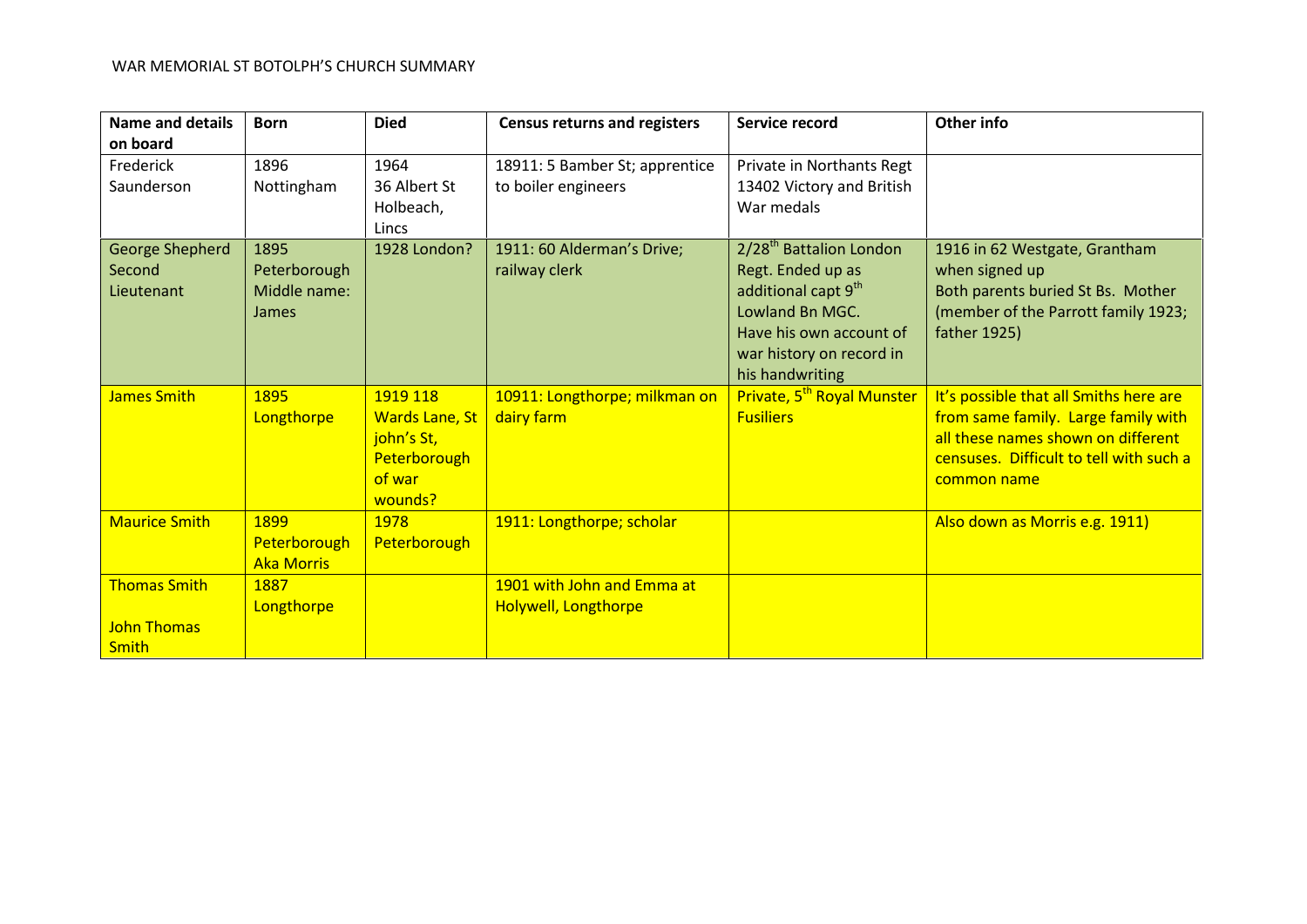| <b>Name and details</b><br>on board                                                                  | <b>Born</b>                                                | <b>Died</b>                                                      | <b>Census returns and registers</b>                                                                                                                                                                                                                                                                                                                                                                                                                                    | Service record                                                                                                 | Other info                                                                                                                                                                                                                            |
|------------------------------------------------------------------------------------------------------|------------------------------------------------------------|------------------------------------------------------------------|------------------------------------------------------------------------------------------------------------------------------------------------------------------------------------------------------------------------------------------------------------------------------------------------------------------------------------------------------------------------------------------------------------------------------------------------------------------------|----------------------------------------------------------------------------------------------------------------|---------------------------------------------------------------------------------------------------------------------------------------------------------------------------------------------------------------------------------------|
| John William<br><b>Smith</b><br><b>Could be the</b><br><b>William Smith on</b><br>the board          | 1891<br>Longthorpe                                         | 18/02/1919<br><b>Wounded on</b><br>Somme;<br><b>St Dunstans;</b> | 1919 (24/2) John buried St Bot's<br>1911: hotel labourer at Great<br><b>Northern Hotel</b><br>1910 (1/6): John's sister Mary<br>married John Bannister<br>1901: William aged 10 at Holywell,<br>older brother Thomas is bird scarer<br>farm, father is milkman farm.<br>1894 (28/4): Brother James<br><b>baptised St B's by Revd Gaskell</b><br>1893 (26/3) Sister Emma baptised<br><b>St Bs by Revd Gaskell</b><br>1891 census: John W., all siblings<br>are scholars | <b>Private Royal Munster</b><br><b>Fusiliers</b><br>Private G/1352<br>transferred to Labour<br>Corps 52.7.0.95 | Brass plaque on altar rail: John W.<br><b>Smith. Died in hospital St Dunstan</b><br>Feb 18 <sup>th</sup> 1919<br><b>Buried in Longthorpe churchyard</b><br><b>See Parish register entry with</b><br>pencilled notes on CWGC headstone |
| <b>William Smith</b><br><b>Killed in action</b><br><b>Or John William</b><br><b>Smith? See below</b> | 1894<br><b>Woodston</b><br><b>or</b><br>1891<br>Longthorpe | 1915 Loos<br><b>Mother 43</b><br><b>Eastgate</b>                 | <b>New Road, Woodston; errand</b><br>boy for cycle merchant                                                                                                                                                                                                                                                                                                                                                                                                            | 7 <sup>th</sup> Northants Reg.<br>On Loos memorial, near<br><b>Lille</b>                                       |                                                                                                                                                                                                                                       |
| <b>Michael Wight</b><br>Second<br>Lieutenant                                                         | 1896<br><b>Billericay</b>                                  | 1958<br>10 Beverley<br>Road, Highams<br>Park, Essex              | 1911: workhouse Peterborough<br>as servant working as junior<br>clerk 1901: Parents with son in<br>Kensington and Chelsea Schools<br>as foster parents                                                                                                                                                                                                                                                                                                                 |                                                                                                                | M Miss Furby London 1923                                                                                                                                                                                                              |
| <b>Frederick Wells</b>                                                                               | 1899<br>Peterborough                                       | 1966<br>96 London<br>Road,<br>Peterborough                       | 1911: 22 Hankey St                                                                                                                                                                                                                                                                                                                                                                                                                                                     | <b>Grenadier Guards</b><br>Hospitalised with flesh<br>wounds                                                   | Frederick George or Cyril Wells                                                                                                                                                                                                       |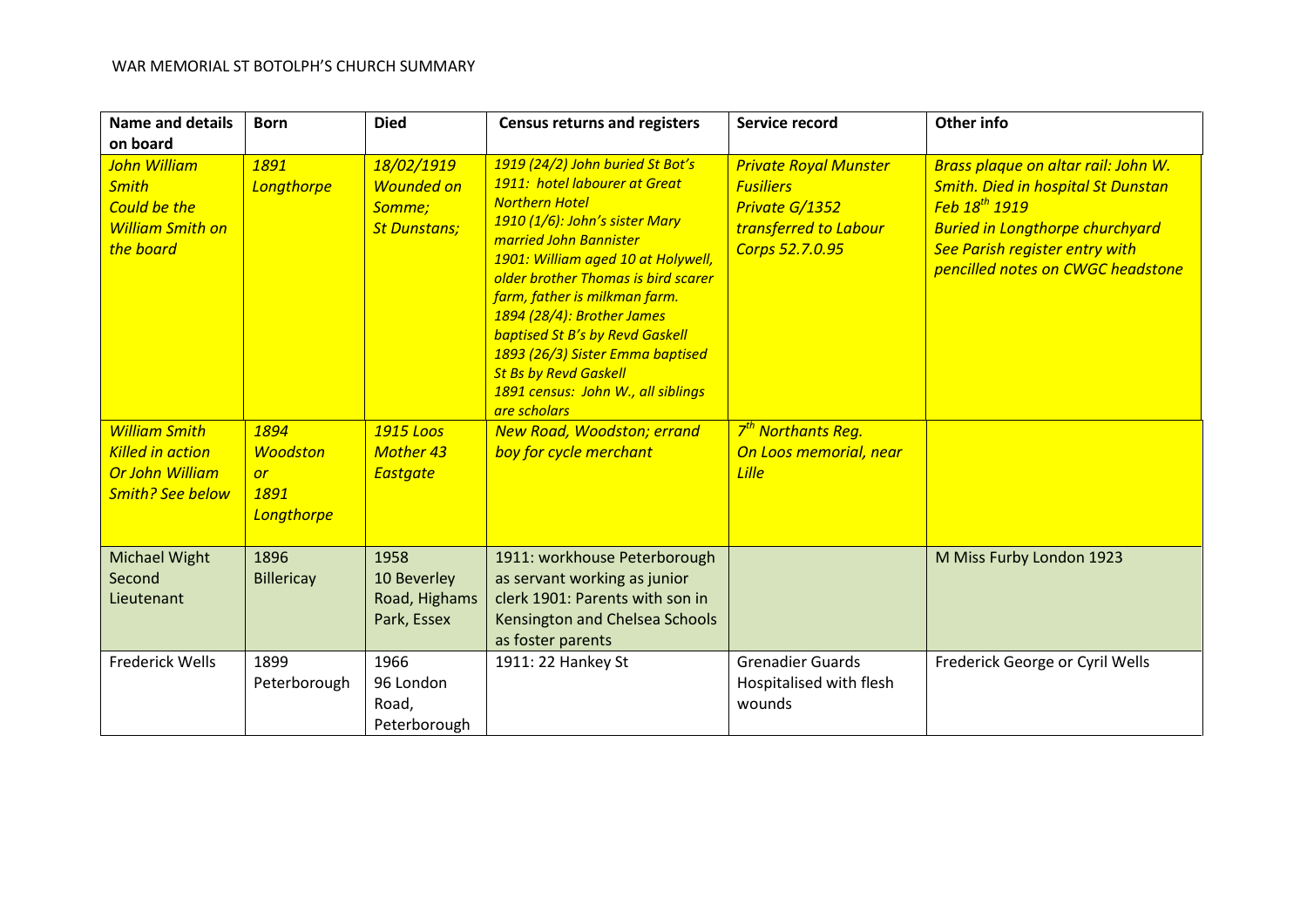| <b>Name and details</b><br>on board | <b>Born</b>                                                                         | <b>Died</b>                         | <b>Census returns and registers</b>                                                                                                                                                                   | Service record                                                                                                                            | Other info                                                                                                                                                                                                                                                |
|-------------------------------------|-------------------------------------------------------------------------------------|-------------------------------------|-------------------------------------------------------------------------------------------------------------------------------------------------------------------------------------------------------|-------------------------------------------------------------------------------------------------------------------------------------------|-----------------------------------------------------------------------------------------------------------------------------------------------------------------------------------------------------------------------------------------------------------|
| <b>Henry Waite</b>                  | 1895<br>Henry<br>Archibald<br>Waite.                                                | Sept 1973<br>Peterborough           | 1911: 60 Church St, Stanground;<br>apprentice (engineering)<br>1901 census Water End,<br>Stanground.<br>Has two older sisters but no<br>brother in either census.                                     |                                                                                                                                           | At Westwood House; engineer when<br>married Gwendoline West in St Bs<br>1922. Daughter baptised St Bs 1923,<br>Son 1926. Mother buried 1924                                                                                                               |
| Percy Wedge                         | 1896<br>Gloucester<br>Place,<br>Monument<br>St.                                     | <b>December</b><br>1945<br>Grantham | 1911: 26 Percival St; clerk in<br>merchant's. Father is<br>compositor commercial printing                                                                                                             |                                                                                                                                           | On Neil Wedge family tree<br>Parish records show both brothers<br>baptised in St Bs 1895; father buried<br>1915;                                                                                                                                          |
| <b>William Wedge</b>                | 1892<br>Peterborough<br>William<br>Wiscombe                                         | 1951<br>37 Bishops<br>Road          | 1911: 26 Percival St;<br>watchmaker. Father is<br>compositor commercial printing                                                                                                                      |                                                                                                                                           | William's daughter baptised 1915;<br>William shown as soldier                                                                                                                                                                                             |
| <b>William White</b>                | 1893<br>Peterborough<br>First name:<br>Joseph<br><b>Baptised in St</b><br><b>Bs</b> | Dec 1951<br>Northampton             | 1911: Torkington St, Stamford,<br>moulder apprentice. Father is<br>railway engine driver, born India<br>1901 with uncle George Lee in<br><b>Crown Street</b><br>Lived in New England when<br>baptised |                                                                                                                                           | On Spofforth Linfoots 4 family tree                                                                                                                                                                                                                       |
| <b>Cecil Wisbey</b>                 | 1898<br>Fletton                                                                     | 1991<br>Peterborough                | 1911: 90 Alderman's Drive;<br>scholar Father railway porter<br>Was in Longthorpe Scouts                                                                                                               | <b>Royal Garrison Artillery;</b><br>acting bombardier;<br>Served in France and<br>Gallipolli<br><b>Victory and British War</b><br>medals. | See notes given to Pat Hemsley by<br>family<br>Sister married Longthorpe Man<br>Laurie Bone; Laurie was aged 31,<br>warehouse manager and living in<br>Longthorpe Vicarage when they<br>married. When Laurie died was in<br>Orton Longueville Schoolhouse |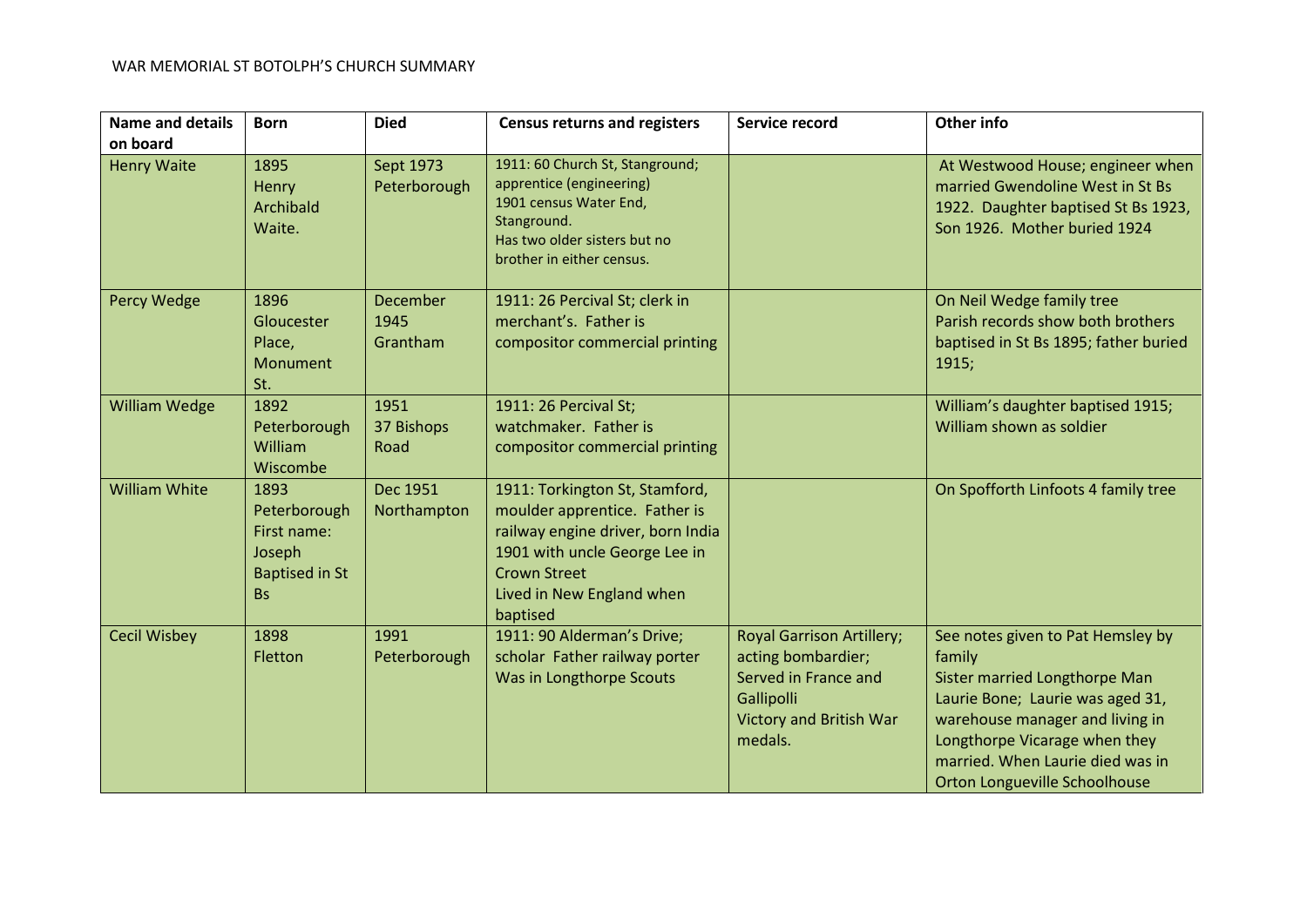| <b>Name and details</b>                                                                | <b>Born</b>                                                               | <b>Died</b>                       | <b>Census returns and registers</b>                                                                                                       | Service record                                                                                                                                                                                           | <b>Other info</b>                                                                                                             |
|----------------------------------------------------------------------------------------|---------------------------------------------------------------------------|-----------------------------------|-------------------------------------------------------------------------------------------------------------------------------------------|----------------------------------------------------------------------------------------------------------------------------------------------------------------------------------------------------------|-------------------------------------------------------------------------------------------------------------------------------|
| on board                                                                               |                                                                           |                                   |                                                                                                                                           |                                                                                                                                                                                                          |                                                                                                                               |
| H. J. Wraight                                                                          | 1879<br><b>Bredgar, Kent</b><br><b>Full names:</b><br><b>Herbert John</b> | Sept 1964 in<br>Northampton?      | 1911: The Gables, Thorpe<br>Road; coachman domestic                                                                                       | <b>PS: Private, Northants</b><br>Regt. Wounded,<br>recovered in Warrington<br>hospital<br><b>Found war medals record</b><br>for Army Service Corps<br>DM2/195589. Prev. RASC<br>DM2/195589. Same<br>man? | m. Elizabeth Rawlings 1904; 66 Star<br>Road<br>Had son Herbert John who died1920<br>aged 14. Buried in St Bs                  |
| <b>Ernest Wheatley</b>                                                                 | 1894<br>Yaxley                                                            |                                   | 1911: 4 Victoria Place, St<br>Margaret's Road, Fletton;<br>farm worker<br>1901 living with his uncle                                      |                                                                                                                                                                                                          | Married St Bs to Sheila Spridgeon<br>1918. Occupation soldier. Sister Lois<br>also married in St Bs 1914                      |
| NOT ON MEMORIAL BOARD BUT ON ALTAR RAIL                                                |                                                                           |                                   |                                                                                                                                           |                                                                                                                                                                                                          |                                                                                                                               |
| <b>William Edwin</b><br><b>Maddocks</b>                                                | 1877<br>Longthorpe                                                        | 08/10/1916<br><b>Flanders</b>     | 1911: Thorpe Park; labourer<br>railway wagon; father butler<br><b>Father butler at Thorpe Hall</b><br>1901: in Thorpe Park                | <b>Private in Notts and</b><br><b>Derby Sherwood Regt.</b><br>Service no 70148<br><b>CWGC: Son of late John</b><br>and Mary Ann Maddocks                                                                 | <b>On Thiepval monumnet</b><br><b>Brass plaque on altar rail</b><br>Church registers have plenty of<br><b>Maddocks events</b> |
| <b>William</b><br><b>Alexander</b><br><b>Hucklesby</b>                                 | 1898<br><b>Herts</b>                                                      | 29/10/1918<br><b>Marchiennes</b>  | 1911: Longthorpe father<br>journeyman<br><b>CWGC: Son of Mrs E.N.</b><br><b>Hucklesby 40 Mayor's Walk and</b><br>the late J. W. Hucklesby | <b>Private 1<sup>st</sup> Battalion</b><br><b>Northants</b><br>Service no 59649<br><b>On Vis-en-Artois</b><br>memorial, near Arras                                                                       | <b>Brass plaque on altar rail</b><br>John Hucklesby in burials register<br>1993. Any relative?                                |
| <b>John Smith</b><br><b>Could be William</b><br>as full name is<br><b>John William</b> | 1891<br>Longthorpe                                                        | 18/02/1919<br><b>St Dunstans;</b> | 1911 hotel labourer at Great<br><b>Northern Hotel</b>                                                                                     | <b>Private Royal Munster</b><br><b>Fusiliers</b><br>Private G/1352<br>transferred to Labour<br>Corps 52.7.0.95                                                                                           | <b>Buried in Longthorpe churchyard</b><br><b>See Parish register entry with</b><br>pencilled notes on CWGC headstone          |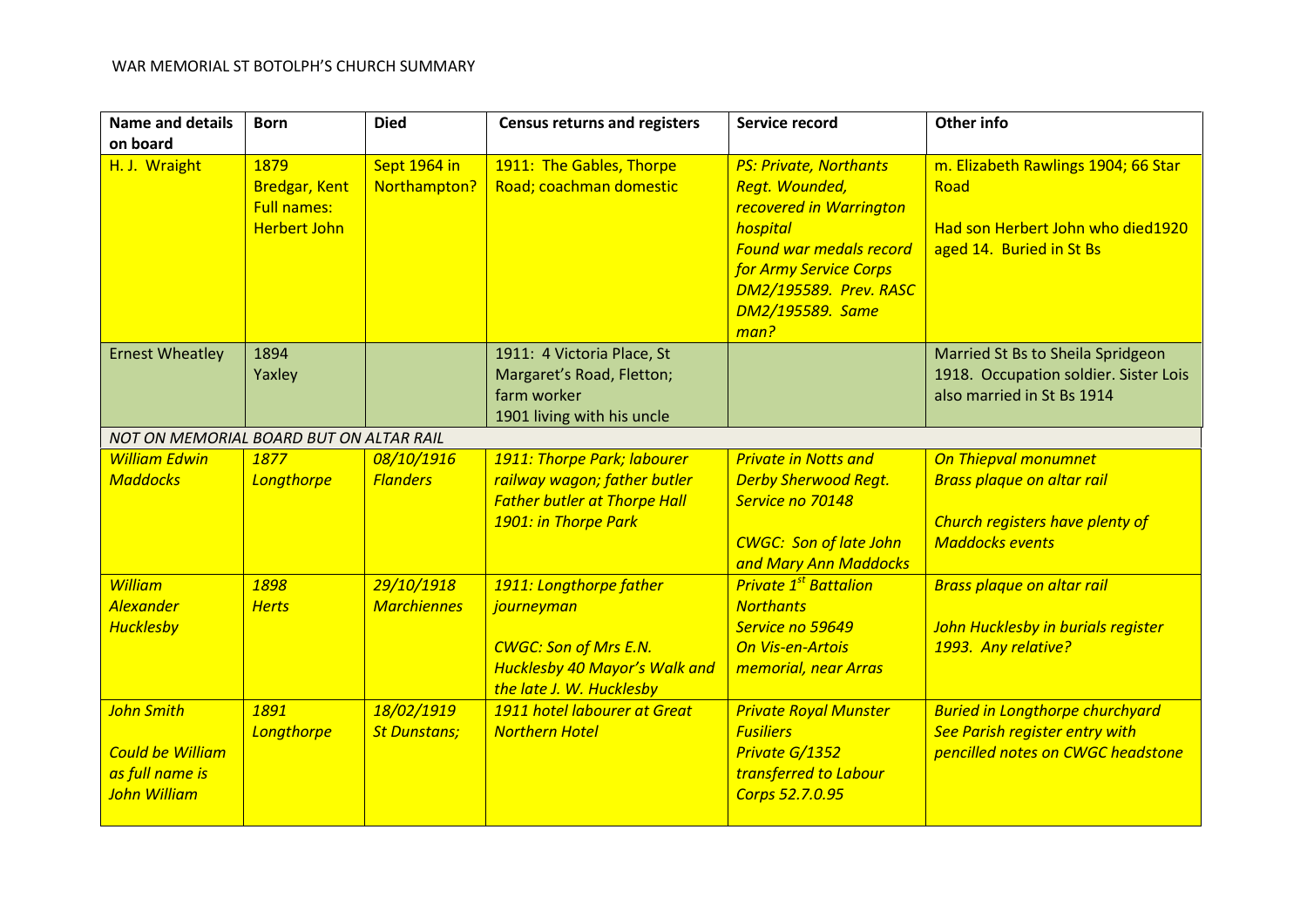## SOME ANALYSIS ON THE ABOVE. 16/02/2017

| 1.  | Total number on list on board                                                         | 63             |                          |
|-----|---------------------------------------------------------------------------------------|----------------|--------------------------|
| 2.  | Total number of names found either on Peterborough Roll of Honour or CWGC or in David | 10             |                          |
|     | Gray's book Peterborough at War 1914-1918 but not on board                            |                |                          |
| 3.  | Number of men in category 2 found listed as killed                                    | 6              |                          |
| 4.  | Number of men in category 2 not found listed as killed                                | 4              |                          |
| 5.  | Total number of men on our list plus men not on our list                              | 73             |                          |
| 6.  | Total number on our list known to have been killed                                    | 12             |                          |
| 7.  | Total number on both lists known to have been killed in action (pt 3+pt6)             | 18             |                          |
| 8.  | Percentage of men on both lists definitely killed                                     | 25%            |                          |
| 9.  | Number of men living in Longthorpe when census was taken                              | 13             | Statistics from point 9  |
| 10. | Number of men not living in Longthorpe when census taken but have family there        | $\mathsf 3$    | onward only refer to men |
| 11. | Number not included in pt10 and pt11 above who have Longthorpe connection             | 6              | on our board             |
| 12. | Total number of men with some sort of Longthorpe connection                           | 22             |                          |
| 13. | Percentage of men with some sort of known Longthorpe connection                       | 33%            |                          |
| 14. | Number of men with West Peterborough connection not including Longthorpe village      | 12             |                          |
| 15. | Total number of men with West Peterborough including Longthorpe connection            | 34             |                          |
| 16. | Percentage of men with some sort of known West Peterborough / Longthorpe connection   | 54%            |                          |
| 17. | Number of men with Central Peterborough connection                                    | 6              |                          |
| 18. | Number of men with Eastern Peterborough connection                                    | 3              |                          |
| 19. | Number of men from south of river in Peterborough                                     | 8              |                          |
| 20. | Number of men from somewhere in Peterborough                                          | $\overline{2}$ |                          |
| 21. | Number of men from villages nearby                                                    | 5              |                          |
| 22. | Number of men from other places (Castle Rising/ Whittlesey/Oundle/Cambridge           | 4              |                          |
| 23. | Number of men for whom no residential details have been found                         | $\mathbf{1}$   |                          |
| 24. | Number of men for whom some indication of military service is on the board            | 16             |                          |
| 25. | Number of additional men for whom service record or local press report has been found | 21             |                          |
| 26. | Total number of men for whom some indication of military service has been found       | 37             |                          |
| 27. | Percentage of men for whom some indication of military service has been found         | 59%            |                          |